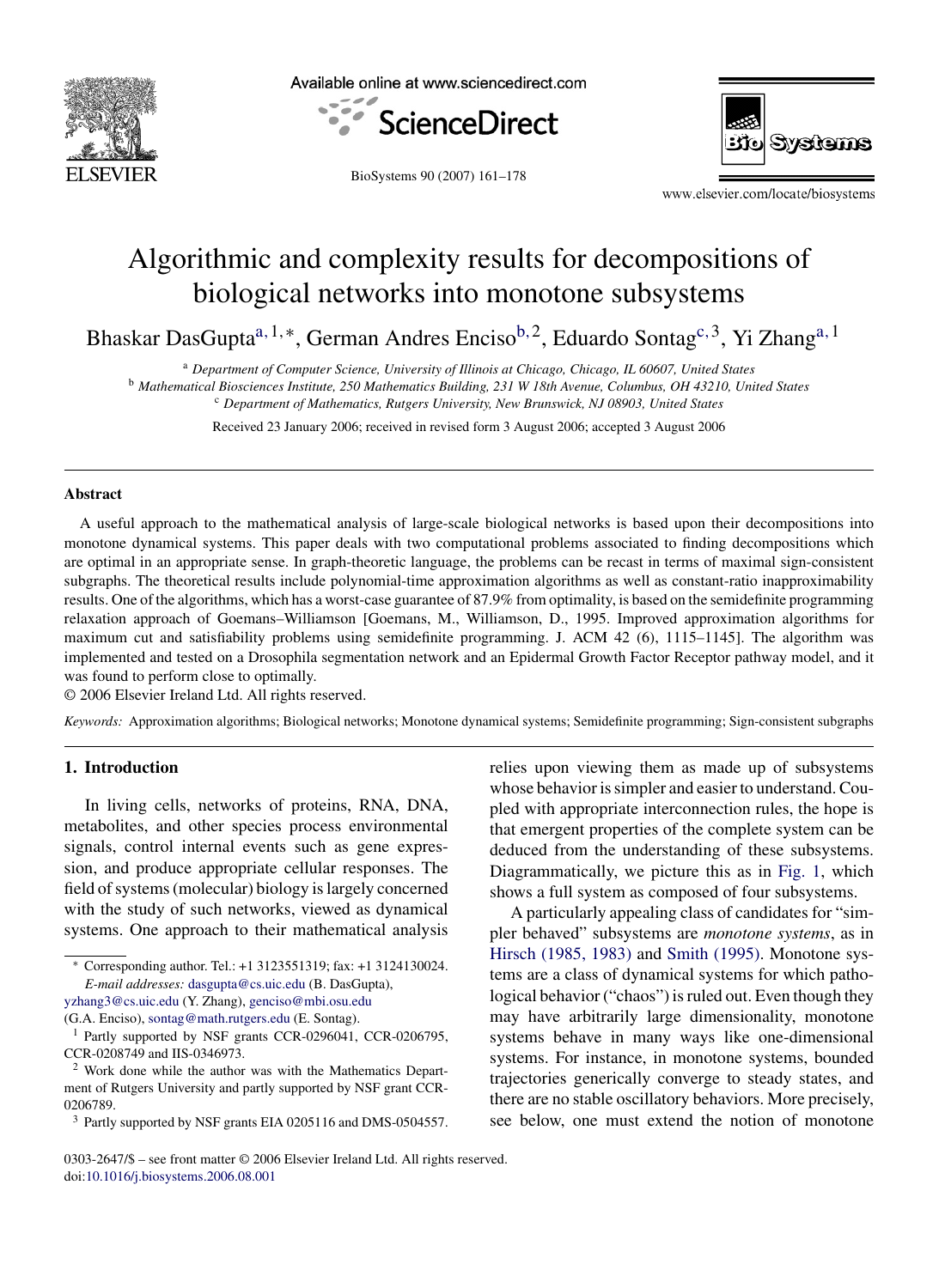<span id="page-1-0"></span>

Fig. 1. A system composed of four subsystems.

system so as to incorporate input and output channels, as introduced and initially developed in [Angeli and Sontag](#page-16-0) [\(2003\); i](#page-16-0)nputs and outputs are required so that interconnections like those shown in Fig. 1 can be defined.

Monotonicity is closely related, as explained later, to positive and feedback loops in systems. The topic of analyzing the behaviors of such feedback loops is a long-standing one in biology in the context of regulation, metabolism, and development; a classical reference in that regard is the work [\(Monod and Jacob, 1961\)](#page-17-0) of Monod and Jacob in 1961. See also, for example, [Angeli et al. \(2004\),](#page-16-0) [Angeli and Sontag \(2004\),](#page-16-0) Cinquin and Demongeot [\(2002\),](#page-16-0) [Lewis et al. \(1977\),](#page-16-0) [Meinhardt](#page-16-0) [\(1978\),](#page-16-0) [Plathe et al. \(1995\),](#page-17-0) [Remy et al. \(2003\),](#page-17-0) [Snoussi](#page-17-0) [\(1998\)](#page-17-0) and [Thomas \(1978\).](#page-17-0)

An interconnection of monotone subsystems, that is to say, an entire system made up of monotone components, may or may not be monotone: "positive feedback" (in a sense that can be made precise) preserves monotonicity, while "negative feedback" destroys it. Thus, oscillators such as circadian rhythm generators require negative feedback loops in order for periodic orbits to arise, and hence are not themselves monotone systems, although they can be decomposed into monotone subsystems (cf. [Angeli and Sontag, 2004\).](#page-16-0) A rich theory is beginning to arise, characterizing the behavior of nonmonotone interconnections. For example, [Angeli and](#page-16-0) Sontag [\(2003\)](#page-16-0) shows how to preserve convergence to equilibria; see also the follow-up papers [\(Angeli et al.,](#page-16-0) [2004; Enciso et al., 2005; Enciso and Sontag, 2006;](#page-16-0) [Gedeon and Sontag, 2005; De Leenheer et al., 2005\).](#page-16-0) Even for monotone interconnections, the decomposition approach is very useful, as it permits locating and characterizing the stability of steady states based upon input/output behaviors of components, as described in [Angeli and Sontag \(2004\);](#page-16-0) see also the follow-up papers [\(Angeli et al., 2004; Enciso and Sontag, 2005; De Leen](#page-16-0)heer and Malisoff[, 2006\).](#page-16-0)

Moreover, a key point brought up in [Sontag \(2004,](#page-17-0) [2005\)](#page-17-0) is that new techniques for monotone systems in many situations allow one to characterize the behavior of an entire system, based upon the "qualitative" knowledge represented by general network topology and the inhibitory or activating character of interconnections, combined with only a relatively *small amount of quantitative* data. The latter data may consist of steady-state responses of components (dose-response curves and so forth), and there is no need to know the precise form of dynamics or parameters such as kinetic constants in [order to obta](#page-16-0)in global stability conclusions.

In Section [2](#page-3-0) of this paper, we briefly discuss monotonicity of systems described by ordinary differential equations (the study of monotonicity can be extended to partial differential equations, delay-differential equations, and even more arbitrary dynamical systems, see e.g. [Enciso and Sontag, 2006](#page-16-0) in the context of monotone systems with inputs and outputs). We explain there how the study of monotone systems, and more generally of decompositions into monotone systems, relates to a *sign-consistency* property for the graph which describes how each state variable influences each other variable in a given system.

Generally, a graph, whose edges are labeled by "+" or "−" signs (sometimes one writes +1*,* −1 instead of +*,* −, or uses respectively activating "→" or inhibiting



Fig. 2. A consistent and an inconsistent graph.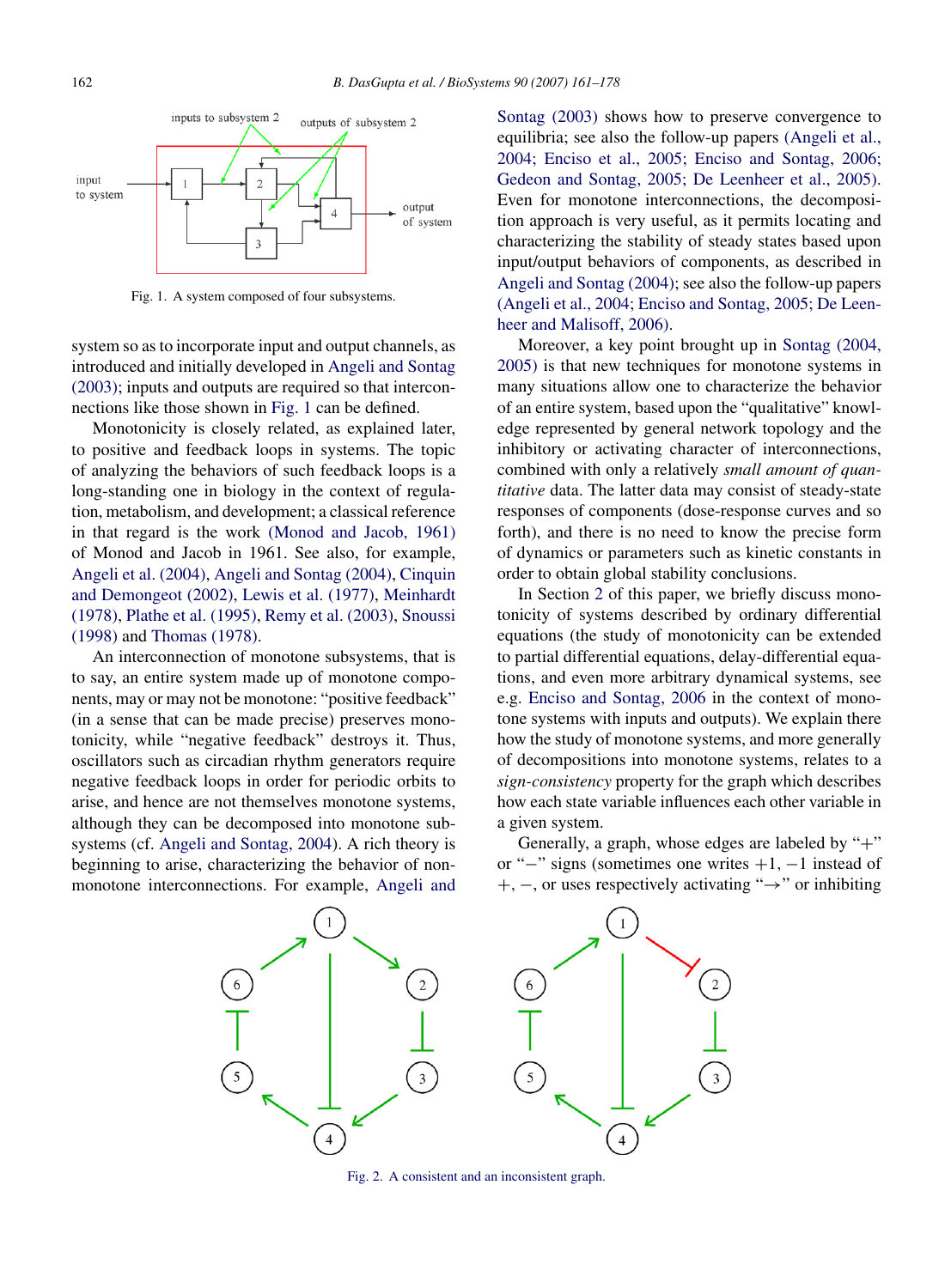

Fig. 3. Pulling-out inconsistent connections.

"<sup>-1</sup>" arrows as shown in [Fig. 2\)](#page-1-0), is said to be *signconsistent* if all paths between any two nodes have the same net sign, or equivalently, all closed loops have positive parity, i.e. an even number, possibly 0, of negative edges. (For technical reasons, one ignores the direction of arrows, looking only at undirected graphs; see more details in Section [2.\)](#page-3-0) Thus, the first graph in [Fig. 2](#page-1-0) is consistent, but the second one, which differs in just one edge from the first one, is not (two paths with different parity are possible from node 1 to node 4, a direct odd one as well as an even one transversing nodes 2 and 3). Self-loops, which in biochemical systems often represent degradation terms, are ignored in this definition. (We discuss this point further below.)

When applying decomposition theorems such as those described in [Angeli et al. \(2004\),](#page-16-0) [Angeli et al.](#page-16-0) [\(2004\),](#page-16-0) [Angeli and Sontag \(2003, 2004\),](#page-16-0) [Enciso et al.](#page-16-0) [\(2005\), Enciso and Sontag \(2005\),](#page-16-0) [Enciso and Sontag](#page-16-0) [\(2006\),](#page-16-0) [Gedeon and Sontag \(2005\), De Leenheer et al.](#page-16-0) [\(2005\)](#page-16-0) and [De Leenheer and Malisoff \(2006\), Sontag](#page-16-0) [\(2004, 2005\),](#page-16-0) it tends to be the case that *the fewer the number of interconnections among components, the easier it is to obtain useful conclusions.* One may view a decomposition into interconnections of monotone subsystems as the "pulling out" of "inconsistent" connections among monotone components, the original system being a "negative feedback" loop around an otherwise consistent system, as represented in Fig. 3. In this interpretation, the number of interconnections among monotone components corresponds to the number of variables being fed-back. In addition, and independently from the theory developed in the above references, one might speculate that nature tends to favor systems that are decomposable into small monotone interconnections (or equivalently, have a small number of inconsistent paths). There are two reasons for this.

From a dynamical systems perspective, negative feedback loops, although required for homeostasis and for periodic behavior, have potentially destabilizing effects, especially if there are signal propagation delays; thus, minimizing their number is desirable.

Another advantage of consistency is as follows [\(Sontag, in preparation\).](#page-17-0) Suppose that the nodes in the graphs shown in [Fig. 2](#page-1-0) represent concentrations of a chemical species in a cell, such as receptors in a certain activated state or transcription factors. Assume now that a perturbation instantaneously increases the value of the concentration of node 1. For the graph on the left, the instantaneous effect on the other nodes is predictable: nodes 2 and 6 will increase, while nodes 3, 4, and 5 will decrease. This unambiguous global effect holds true regardless of the actual algebraic forms of reactions, values of parameters such and kinetic constants, etc. In contrast, consider the graph shown on the right. Now the net effect of an increase in node 1 is ambiguous. It is impossible to know if node 4 will be repressed (because of the direct edge from 1 to 4) or activated (because of the indirect path). There is no way to resolve this ambiguity unless equations and precise parameter values are assigned to the arrows. Since cells of the same type differ in precise parameter values, due to varying concentrations of ATP, enzymes, and other chemicals, two cells of the same type may react in different ways to the same "stimulus" (increase in concentration of chemical 1). While such epigenetic diversity is sometimes desirable, it makes behavior less predictable. From an evolutionary viewpoint, a "change in wiring" due to a mutation will have an ambiguous effect, in this inconsistent network.

Of course, one should not expect large networks to be globally consistent. However, if the number of inconsistencies in a biological interaction graph is small, it may well be the case that the network is in fact consistent in a practical sense. For example, a gene regulatory network represents all *potential* effects among genes. These effects are mediated by proteins which themselves may need to be "activated" in order to perform their function, and this activation may, in turn, depend on certain extracellular ligands being present. Thus, depending on the particular combination of external signals present, different subgraphs of the original graph describe the system under those conditions, and these graphs may be individually consistent. For example, for the system in [Fig. 2, t](#page-1-0)he edge from 1 to 2 may not be present under environmental conditions A, while the edge from 2 to 3 may not be present under conditions B. Thus, under either conditions, A or B, the graph would be consistent, even though the entire network is not. See [Sontag \(in prepa](#page-17-0)ratio[n\)](#page-17-0) for more discussion of these issues. In summary, consistency in biological networks may be desirable, and therefore one might conjecture that true biological networks tend to maximize it. Evidence that this is indeed the case is provided by [Ma'ayan et al. \(in preparation\),](#page-16-0) where the authors compare certain biological networks and appropriately randomized versions of them and show that the original networks are closer to being consistent, when consistency is measured using a simple heuristic. In the last section of this paper, we apply our algorithms to perform a similar analysis, and once again derive the conclusion that nature seems to favor consistency.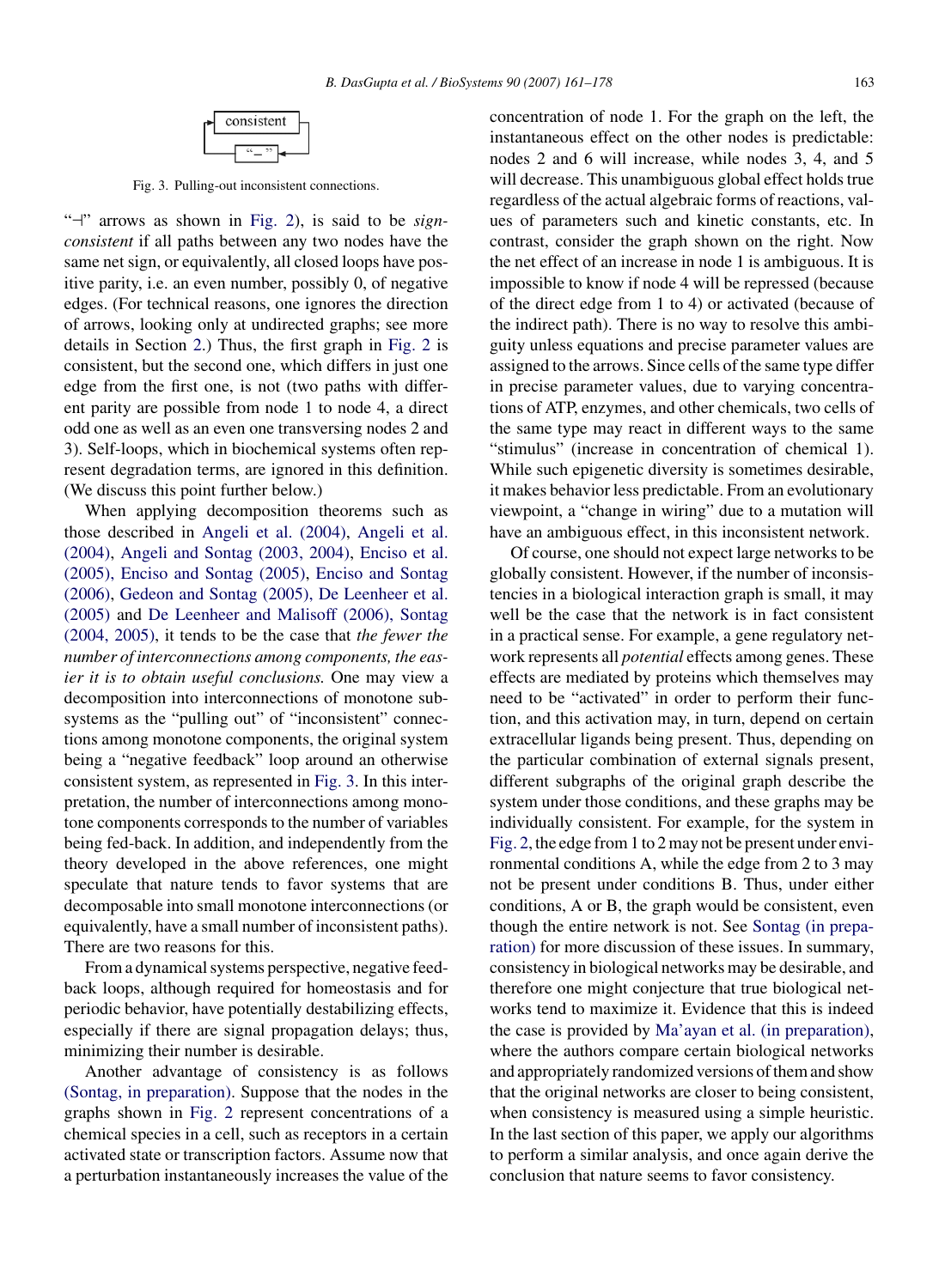<span id="page-3-0"></span>

Fig. 4. Dropping the diagonal edge gives consistency.

Thus, we are led to the subject of this paper, namely computing the smallest number of edges that have to be removed so that there remains a consistent graph. For example, for the particular graph shown in Fig. 4 the answer is that one edge (the diagonal positive one) suffices (in this case, the solution is unique: no single other edge would suffice; in other problems, there may be more than one optimizing solutions).

There has been other work dealing with efficient knock-out strategies in biochemical reaction networks, also formulated, as in this paper, as edge deletion problems. As an example, we mention the recent paper [\(Klamt, 2006\),](#page-16-0) which dealt with the question of identifying a minimal set of reactions whose removal would block the operation of a prespecified reaction. The problem that we consider is completely different, however.

In this paper, we will study the computational complexity of the question of how many edges must be removed in order to obtain consistency, and we provide a relaxation-based polynomial-time approximation algorithm guaranteed to solve the problem to about 87.9% of the optimum solution, which is based on the semidefinite programming relaxation approach of Goemans–Williamson [Goemans and Williamson \(1995\)](#page-16-0) (A variant of the problem is discussed as well.) We also observe that it is not possible to have a polynomial-time algorithm with performance too close to the optimal. While our emphasis is on theory, one of the algorithms was implemented, and we show results of its application to a Drosophila segmentation network and to an Epidermal Growth Factor Receptor pathway model. It turns out that, when applying the algorithm, often the solution is much closer to optimal than the worst-case guarantee of 87.9%, and indeed often gives an optimal solution.

The remainder of this paper is organized as follows. Section 2 briefly discusses monotonicity. The discussion is self-contained for the purposes of this paper, and references are given to the dynamical systems results that motivate the problem studied here. The connection to consistency is also explained there. Section [3](#page-6-0) discusses the associated graph-theoretic problems and notions of approximability used in the paper, leading to the statement of our main theoretical results in Section [4,](#page-8-0) which

are proved in Section [5.](#page-8-0) Section [6](#page-10-0) contains the mentioned examples of application of the algorithm. Finally, in Section [6.3](#page-14-0) we consider a yeast gene regulatory network and various randomized versions of it, concluding that the original network is far closer to consistent than may be expected from chance alone. Several technical proofs are separately provided in [Appendix A.](#page-14-0)

### **2. Monotone systems and consistency**

We will illustrate the motivation for the problem studied here using systems of ordinary differential equations

$$
\dot{x} = F(x) \tag{1}
$$

(the dot indicates time derivative, and  $x = x(t)$  is a vector), although the discussion applies as well to more general types of dynamical systems such as delaydifferential systems or certain systems of reactiondiffusion partial differential equations. In applications to biological networks, the component  $x_i(t)$  of the vector  $x = x(t)$  indicates the concentration of the *i*th species in the model at time *t*.

We will restrict attention to models in which the direct effect that one given variable in the model has over another is unambiguous, in the sense that it is always inhibitory or always promoting. Thus, if protein A binds to the promoter region of gene B, we assume that it does so either to prevent the transcription of the gene or to facilitate it, no matter what are the respective concentrations. Mathematically, what we are saying is that we require that for every  $i, j = 1, \ldots, n, i \neq j$ , the partial derivative  $\partial F_i/\partial x_j$  be either  $\geq 0$  at all states or  $\leq 0$  at all states.

Let us briefly discuss this non-ambiguity assumption. First of all, we remark that this assumption does not prevent protein A from having an indirect influence, through other molecules, perhaps dimmers of A itself, that can ultimately lead to the opposite effect on gene B from that of a direct connection. Indeed, this is the whole point of studying graph consistency. Second, in biomolecular networks, ambiguous signs in Jacobians often represent heterogeneous mechanisms. For example, take the case where protein A enhances the transcription rate of gene B only if it is present at low concentrations, but represses B if its concentration is larger than some threshold. A careful study of the chemical mechanism often reveals the existence of an intermediate form (perhaps a homodimer) that is responsible for this ambiguous effect. (Mathematically, an example is a rate of transcription  $k_1a - k_2a^2$ , where *a* denotes the concentration of A.) Introducing a new species into the model (mathematically, an additional state variable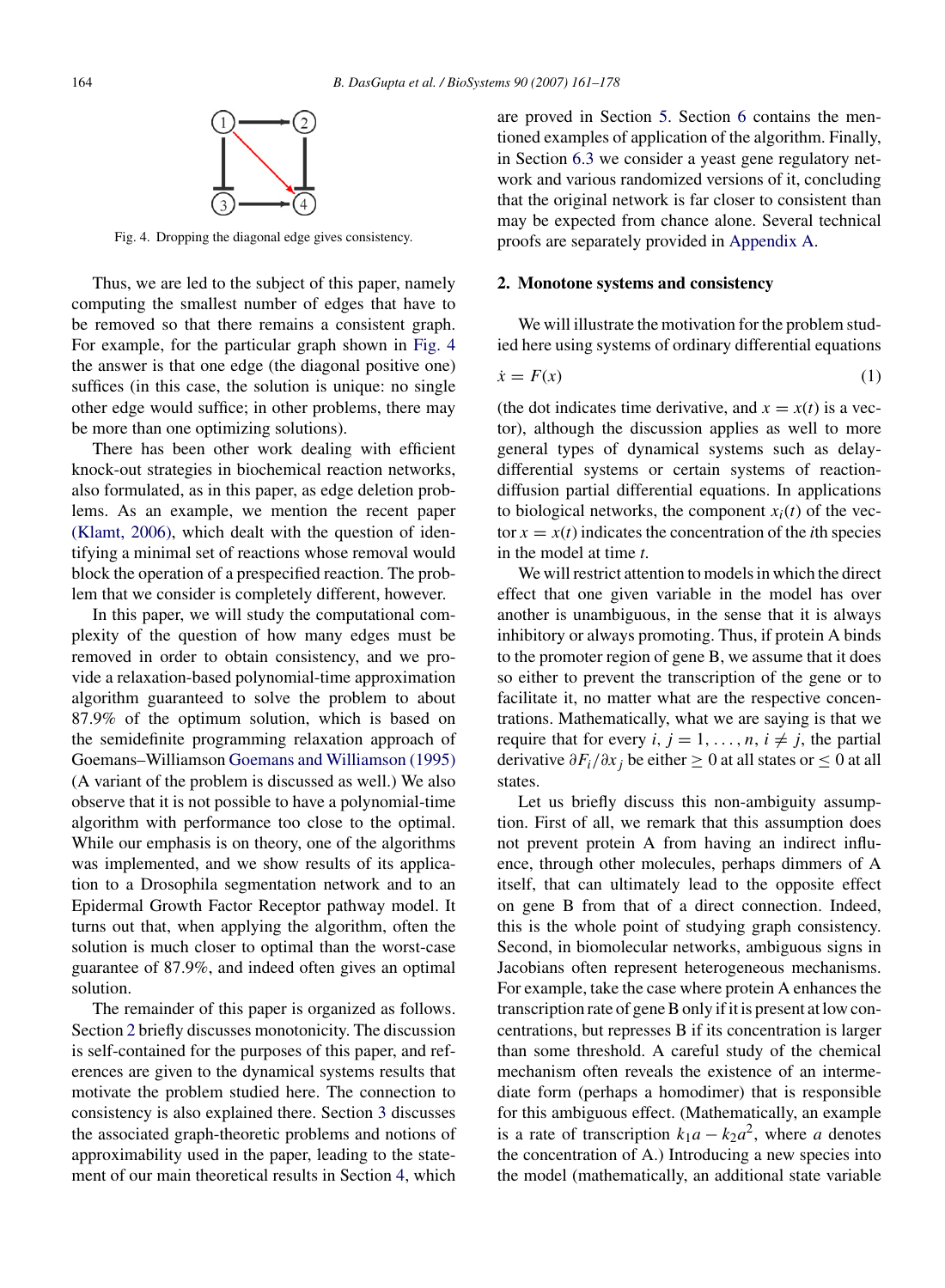<span id="page-4-0"></span>representing this intermediate form) reduces one to the problem in which Jacobian entries are unambiguous. (In our example, we would write the rate as  $k_1a - k_2c$ , where *c* is the concentration of the dimer. In addition, there would be a new equation such as  $dc/dt = k_3a^2 - k_4c$ representing formation of the dimer and its degradation.) Finally, we note that small-scale negative loops are abundant in nature. Self-loops or "auto repression" are an extreme example of these, and appear as a consequence of degradation and other effects. Regarding such selfloops, observe that the requirement of a fixed sign for Jacobian entries is not imposed on diagonal elements. In fact, these elements play no role in the graph to be introduced next, nor on monotonicity—the properties of monotone systems are not affected by them. More generally, it is often the case that small loops represent fast dynamics which may be collapsed into a self-loops via time-scale decomposition (singular perturbations or, specifically for enzymes, "quasi-steady state approximations") and hence may be viewed and diagonal terms which may be safely ignored. This is a modeling question, to be settled before the algorithms studied here are to be applied.

Given any partial order  $\leq$  defined on  $\mathbb{R}^n$ , a system [\(1\)](#page-3-0) is said to be *monotone with respect to*  $\leq$  if  $x_0 \leq$ *y*<sup>0</sup> implies  $x(t) \leq y(t)$  for every  $t \geq 0$ . Here  $x(t)$ ,  $y(t)$ are the solutions of [\(1\)](#page-3-0) with initial conditions  $x_0$ ,  $y_0$ , respectively. Of course, whether a system is monotone or not depends on the partial order being considered, but we one says simply that a system is *monotone* if the order is clear from the context. Monotonicity with respect to nontrivial orders rules out chaotic attractors and even stable periodic orbits; see [Hirsch \(1985, 1983\), Smith](#page-16-0) [\(1995\), a](#page-16-0)nd is, as discussed in the introduction, a useful property for components when analyzing larger systems in terms of subsystems.

A useful way to define partial orders in  $\mathbb{R}^n$ , and the only one to be further considered in this paper, is as follows. Given a tuple  $s = (s_1, \ldots, s_n)$ , where  $s_i \in \{1, -1\}$ for every *i*, we say that  $x \leq_s y$  if  $s_i x_i \leq s_i y_i$  for every *i*. For instance, the "cooperative order" is the orthant order  $\leq$ <sub>s</sub> generated by  $s = (1, \ldots, 1)$ . This is the order ≤ defined by  $x \leq y$  if and only if  $x_i \leq y_i$  for all  $i =$ 1*,...,n*. It is not difficult to verify if a system is cooperative with respect to an orthant order; the following lemma, known as "Kamke's condition," is not hard to prove, see [Smith \(1995\)](#page-17-0) for details (also [Angeli and](#page-16-0) Sontag[, 2003](#page-16-0) in the more general context of monotone systems with input and output channels).

**Lemma 1.** *Consider an orthant order*  $\leq_s$  *generated by*  $s = (s_1, \ldots, s_n)$ . A system [\(1\)](#page-3-0) *is monotone with respect* 

$$
to \leq_s if and only if
$$
  

$$
s_i s_j \frac{\partial F_j}{\partial x_i} \geq 0, \quad i, j = 1, ..., n, \quad i \neq j.
$$
 (2)

To provide intuition, let us sketch the sufficiency part of the proof for the special case of the cooperative order. Suppose by contradiction that the system is not monotone, and that therefore there is a pair of initial conditions  $x_0 \leq y_0$  whose solutions  $x(t)$ ,  $y(t)$  cease to satisfy  $x(t) \leq y(t)$  at some point. This implies that at a certain critical moment in time *t*, there is some coordinate *i* so that  $x_i(t^-) < y_i(t^-)$  but  $x_i(t^+) > y_i(t^+)$ . (This argument is not entirely accurate, but it gives the flavor of the proof.) Thus  $x_i(t) = y_i(t)$  for some *i* and the derivative with respect to time of  $x_i$  is larger than that of  $y_i$  at time *t*, meaning that that  $F_i(x)$  $F_i(y)$ , where  $x = x_i(t)$  and  $y = y_i(t)$ . However, this cannot happen if  $F_i$  is increasing on all the variables  $x_i$  except possibly  $x_i$ , so that  $x \leq y$ ,  $x_i = y_i$  implies  $F_i(x) \leq F_i(y)$ . An equivalent way to phrase this condition is by ask that  $\frac{\partial F_i}{\partial x_j} \geq 0$  at all states for every  $i, j, i \neq j$ , which is the Kamke condition for the special case of the cooperative order. The name of the order arises because in a monotone system with respect to that order each species promotes or "cooperates" with each other.

A rephrasing of this characterization of monotonicity with respect to orthant orders can be given by looking at the *signed digraph G* associated to [\(1\).](#page-3-0) We define the vertex set  $V(G)$  and the edge set  $E(G)$  of  $G$  as follows. Let  $V(G) = \{1, \ldots, n\}$ , and given vertices *i*, *j*, let  $(i, j)$  ∈  $E(G)$  and  $f_E(i, j) = 1$  if both  $\partial F_i / \partial x_i \ge 0$ and the strict inequality holds at least at one state. Similarly let  $(i, j) \in E(G)$  and  $f_E(i, j) = -1$  if both *∂Fj/∂xi* ≤ 0 and the strict inequality holds at least at one state. Finally, let  $(i, j) \notin E(G)$  if  $\partial F_j/\partial x_i \equiv 0$ . Recall that we are assuming that one of the three cases must hold.

Now we can define an orthant cone using any function  $f_V: V(G) \rightarrow \{-1, 1\}$ , by letting  $x \leq f_V y$  if and only if  $f_V(i)x_i \leq f_V(i)y_i$  for all *i*. Given  $f_V$ , we define the consistency function  $g: E(G) \to \{true, false\}$  by  $g(i, j) = f_V(i) f_V(j) f_E(i, j)$ . Then, the following analog of Lemma 1 holds.

**Lemma 2.** *Consider a system* [\(1\)](#page-3-0) *and an orthant cone*  $\leq f_V$ . *Then* [\(1\)](#page-3-0) *is monotone with respect to*  $\leq f_V$  *if and only if*  $g(i, j) \equiv 1$  *on*  $E(G)$ .

**Proof.** Let  $s_i = f_V(i), i = 1, \ldots, n$ . Note that *s*<sub>i</sub>s<sub>j</sub>∂f<sub>i</sub>/∂x<sub>j</sub> = 0 if (*i, j*) ∉ *E*(*G*). For (*i, j*) ∈ *E*(*G*), it holds that  $s_i s_j \partial f_i / \partial x_j \geq 0$  if and only if  $s_i s_j f_E(i, j) = 1$ ,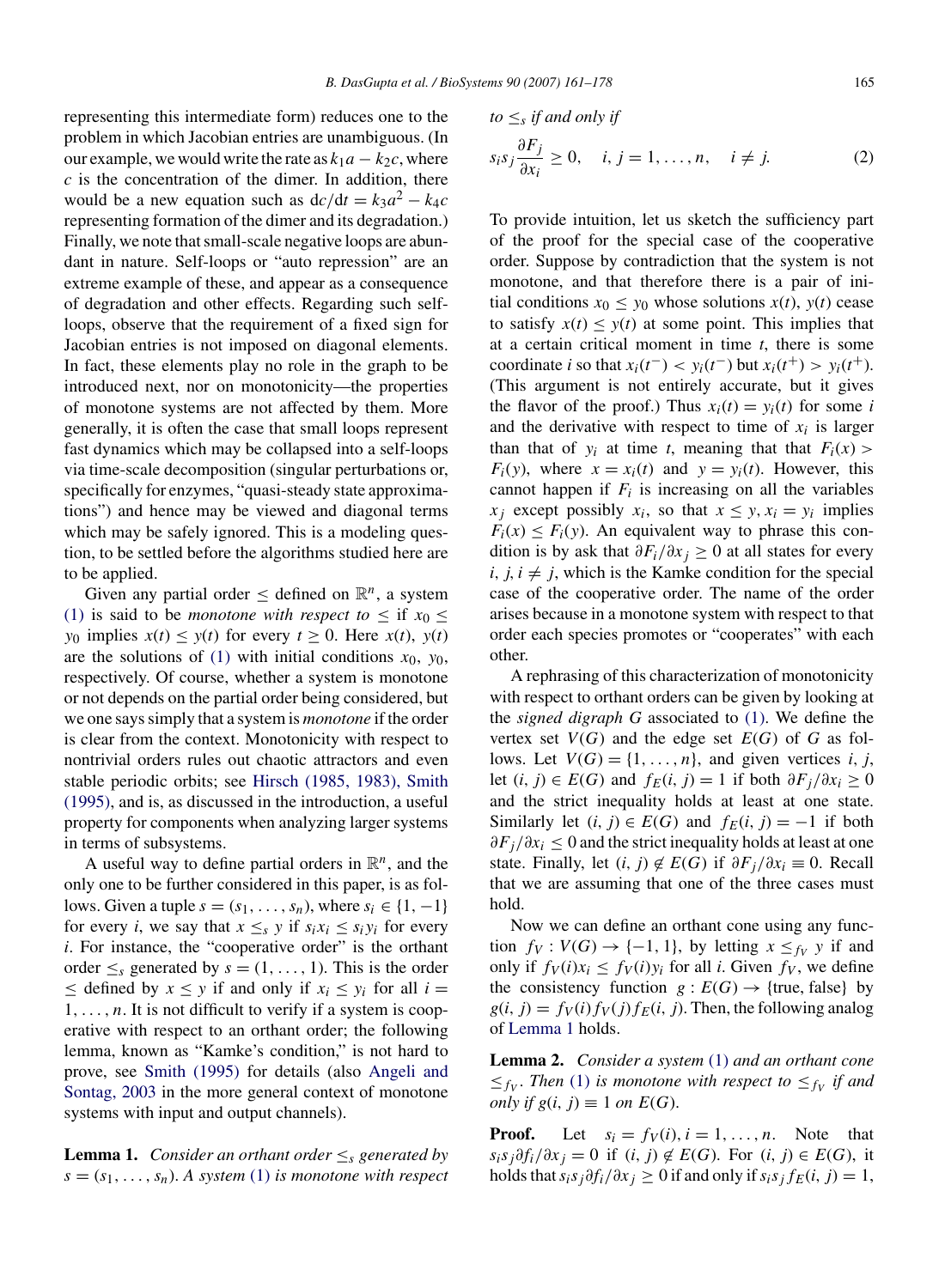<span id="page-5-0"></span>that is, if and only if  $g(i, j) = 1$ . The result follows from [Lemma 1.](#page-4-0)  $\Box$ 

For the next lemma, let the *parity* of a chain in *G* be the product of the signs  $(+1, -1)$  of its individual edges. We will consider in the next result closed *undirected chains*, that is, sequences  $x_{i_1}, \ldots, x_{i_r}$  such that  $x_{i_1} = x_{i_r}$ , and such that for every  $\lambda = 1, \ldots, r - 1$  either  $(x_{i_{\lambda}}, x_{i_{\lambda+1}}) \in$ *E*(*G*) or  $(x_{i_{\lambda+1}}, x_{i_{\lambda}}) \in E(G)$ .

The following lemma (see [DeAngelis et al., 1986](#page-16-0) as well as [Smith, 1988,](#page-17-0) page 101) is analogous to the fact from vector calculus that path integrals of a vector field are independent of the particular path of integration if and only if there exists a potential function. Since the result is key to the formulation of the problem being considered, we provide a simple and self-contained proof in [Appendix A.](#page-14-0)

**Lemma 3.** *Consider a dynamical system* [\(1\)](#page-3-0) *with associated directed graph G*. *Then* [\(1\)](#page-3-0) *is monotone with respect to some orthant order if and only if all closed undirected chains of G have parity 1*.

#### *2.1. Systems with inputs and outputs*

As we discussed in the introduction, a useful approach to the analysis of biological networks consists of decomposing a given system into an interconnection of monotone subsystems. The formulation of the notion of interconnection requires subsystems to be endowed with "input and output channels" through which information is to be exchanged. In order to address this we consider *controlled* dynamical systems [\(Sontag, 1990\)](#page-17-0) which are systems with an additional parameter  $u \in \mathbb{R}^m$ and which have the form

$$
\dot{x} = g(x, u). \tag{3}
$$

The values of *u* over time are specified by means of a function  $t \to u(t) \in \mathbb{R}^m$ ,  $t \geq 0$ , called an *input* or *control*. Thus each input defines a time-dependent dynamical system in the usual sense. To system (3) there is associated a *feedback function*  $h : \mathbb{R}^n \to \mathbb{R}^m$ , which is usually used to create the closed loop system  $\dot{x} = g(x, h(x))$ . Finally, if  $\mathbb{R}^n$ ,  $\mathbb{R}^m$  are ordered by orthant orders  $\leq f_V$ ,  $\leq_q$  respectively, we say that the system is monotone if it satisfies [\(2\)](#page-4-0) for every *u*, and also

$$
q_k f_V(j) \frac{\partial g_j}{\partial u_k} \ge 0, \quad \text{for every } k, j \tag{4}
$$

(see also [Angeli and Sontag, 2003.\)](#page-16-0) As an example, let us consider the following biological model of testosterone dynamics [\(Enciso and Sontag, 2004; M](#page-16-0)urray and

### Mathematical Biology[, 2002\):](#page-16-0)

$$
\dot{x}_1 = \frac{A}{K + x_3} - b_1 x_1, \qquad \dot{x}_2 = c_1 x_1 - b_2 x_2, \n\dot{x}_3 = c_2 x_2 - b_3 x_3.
$$
\n(5)

Drawing the digraph of this system, it is easy to see that it is not monotone with respect to any orthant order, as follows by application of Lemma 3. On the other hand, replacing  $x_3$  in the first equation by  $u$ , we obtain a system that is monotone with respect to the orders  $≤$ (1,1,1)<sup>*,*</sup> ≤(−1)</sub> for state and input respectively. Defining  $h(x) = x_3$ , the closed loop system of this controlled system is none other than (5). The paper [\(Enciso and](#page-16-0) Sonta[g, 2004\)](#page-16-0) shows how, using this decomposition together with the "small gain theorem" from monotone input/output theory [\(Angeli and Sontag, 2003\)](#page-16-0) leads one to a proof that the system does not have oscillatory behavior, even under arbitrary delays in the feedback loop, contrary to the assertion made in [Murray and](#page-17-0) Mathematical Biology [\(2002\).](#page-17-0)

We can carry out this procedure on an arbitrary system [\(1\)](#page-3-0) with a directed graph *G*, as follows: given a set *E* of edges in *G*, enumerate the edges in  $E^C$  as  $(i_1, j_1), \ldots, (i_m, j_m)$ . For every  $k = 1, \ldots, m$ , replace all appearances of  $x_{i_k}$  in the function  $F_{i_k}$  by the variable  $u_k$ , to form the function  $g(x, u)$ . Define  $h(x) =$  $(x_{i_1}, \ldots, x_{i_m})$ . It is easy to see that this controlled system (3) has closed loop [\(1\).](#page-3-0)

Note that the controlled system (3) generated by the set *E* as above has, as associated digraph, the sub-digraph of *G* generated by *E*. This is because for every *k*, one has  $∂g<sub>jk</sub>(x, u)/∂x<sub>i<sub>k</sub></sub> ≡ 0$ , i.e., the edge from  $i<sub>k</sub>$  to  $j<sub>k</sub>$  has been "erased".

Denote by  $\hat{G}$  the underlying undirected graph of a directed graph *G* obtained by ignoring the directions of the edges. Given a set  $E \subseteq V(G)$  of vertices in a (directed or undirected) graph  $G$ , denote by  $G(E)$  the undirected subgraph of *G* generated by  $E$ . The edges of both  $\hat{G}$  and  $G(E)$  are labeled with  $\pm 1$  using the labels in the edges of *G*, whenever appropriate. Let *E* be called *consistent* if  $G(E)$  has no closed chains with parity  $-1$ . Note that this is equivalent to the existence of  $f_V$  such that  $g \equiv 1$  on  $E$ , by [Lemma 4](#page-6-0) applied to the open loop system (3). If *E* is consistent, then the associated system (3) itself can also be shown to be monotone: to verify condition (4), simply define each  $q_k$  so that (4) is satisfied for  $k$ ,  $j_k$ . Since  $∂g_{ik}/∂u_k = ∂F_{ik}/∂x_{ik} \neq 0$ , this choice is in fact unambiguous. Conversely, if (3) is monotone with respect to the orthant orders  $\leq_{f_V}$ ,  $\leq_q$ , then in particular it is monotone for every fixed constant  $u$ , so that  $E$  is consistent by [Lemma 3. We thus](#page-16-0) have the following result.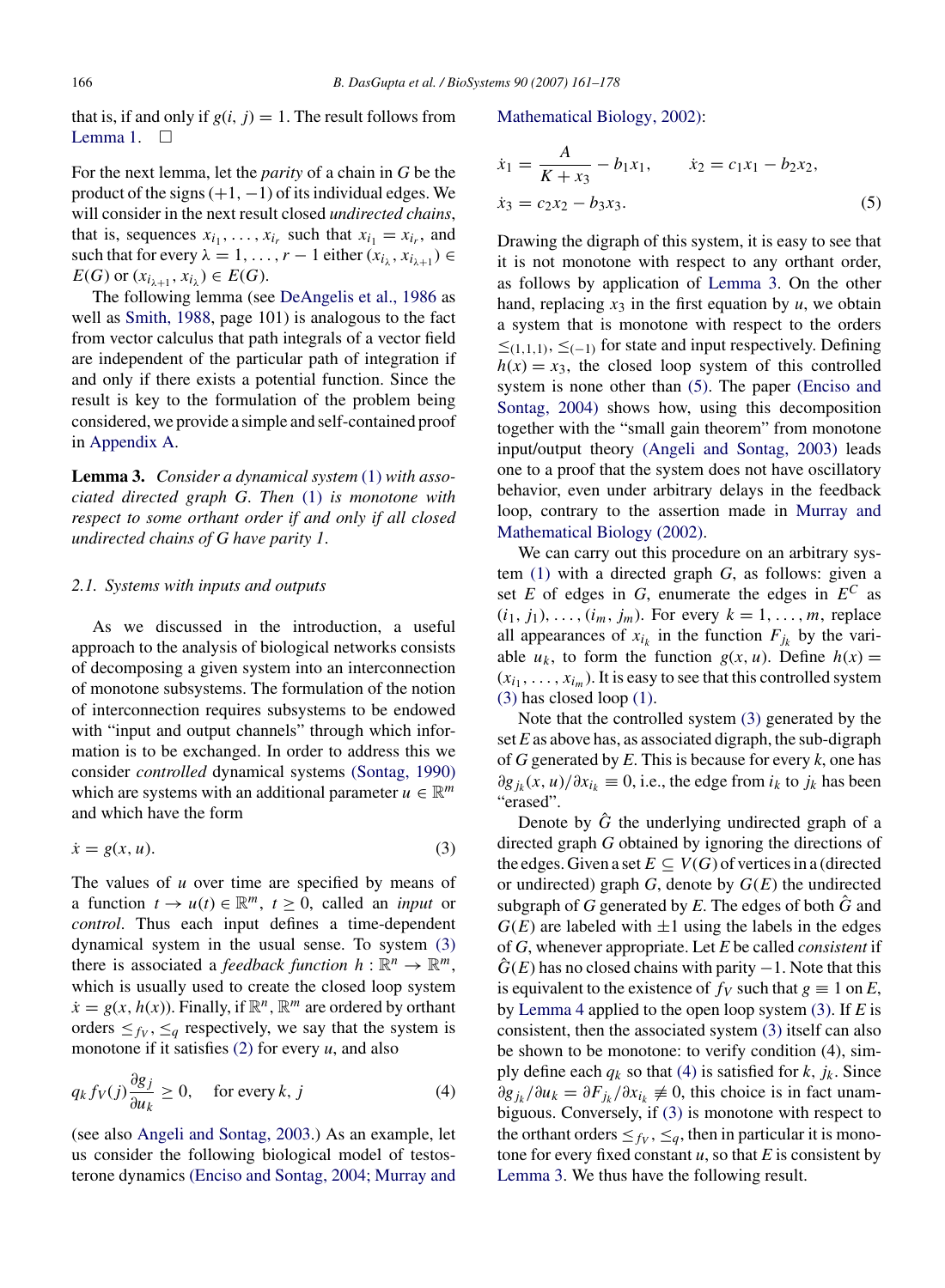<span id="page-6-0"></span>**Lemma 4.** *Let E be a set of edges of the digraph G*. *Then E is consistent if and only if the corresponding controlled system* [\(3\)](#page-5-0) *is monotone with respect to some orthant orders*.

## **3. Statement of problem**

A natural problem is therefore the following. Given a dynamical system [\(1\)](#page-3-0) that admits a digraph *G*, use the procedure above to decompose it as the closed loop of a monotone controlled system [\(3\),](#page-5-0) while minimizing the number  $||E^C||$  of inputs. Equivalently, *find*  $f_V$ *such that*  $P(E_{+}) = ||E_{+}||$  *is maximized and*  $P(E_{-}) =$  $||E-|| = ||E_+^C||$  *minimized*. This produces the following problem formulation.

**Problem 1** (Undirected labeling problem (ULP)). An instance of this problem is  $(G, h)$ , where  $G = (V, E)$  is an undirected graph and  $h: E \mapsto \{0, 1\}$ . A valid solution is a vertex labeling function  $f: V \rightarrow \{0, 1\}$ . Define an edge  $\{u, v\} \in E$  to be consistent iff  $h(u, v) \equiv (f(u) +$  $f(v)$  (mod 2). The objective is then to find a valid solution *maximizing*  $|F|$  where *F* is the set of consistent edges.

That ULP is a correct formulation for our problem is confirmed by the following easy equivalence.

**Proposition 1.** *Consider an instance* (*G, h*) *of ULP with an optimal solution having x consistent edges given by a vertex labeling function f*. *Let D be a set of edges of smallest cardinality that have to be removed such that for the remaining graph, that is the graph*  $G' = (V, E \setminus E)$ *D*) with the same vertex set V but an edge set  $E \setminus D$ , *there exists a vertex labeling function*  $f' : V \rightarrow \{0, 1\}$ *that makes every edge consistent. Then,*  $x = |E| - |D|$ .

**Proof.** Since *f* produces a solution of ULP with *x* consistent edges, exactly  $|E| - x$  edges are inconsistent, thus  $|D| \leq |E| - x$ , that is,  $x \leq |E| - |D|$ . Conversely, since there is a solution with  $|E| - |D|$  consistent edges,  $x \geq |E| - |D|$ .  $□$ 

A special case of ULP, namely when  $h(e) = 1$  for all  $e \in E$ , is the MAX-CUT problem (defined in Section [3.1\).](#page-7-0) Moreover, ULP can be posed as a special type of "constraint satisfaction problem" as follows. We have |*E*| linear equations over *GF*(2), one equation per edge and each equation involving exactly two variables, over |*V*| Boolean variables. The goal is to assign values to the variables to satisfy the maximum number of equations. For algorithms and lower-bound results for general cases of these types of problems, such as when the equations are over  $GF(p)$  for an arbitrary prime  $p > 2$ , when there are an arbitrary number of variables per equation or when the goal is to minimize the number of unsatisfied equations, see references such as [Amaldi and Kann \(1996\),](#page-16-0) Berman and Karpinski (2001), Creignou et al. (2001) and [Hastad and Venkatesh \(2002\)](#page-16-0) and the references therein.

Another interpretation [\(Sontag, in preparation\)](#page-17-0) of ULP is in statistical mechanics terms. Let us label edges by " $\pm 1$ " instead of {0, 1}, denoting by  $w_{uv} = (-1)^{h(u,v)}$ the edge parities, now called "interaction energies." Similarly, let us consider  $\pm 1$ -valued vertex labeling functions, now called (magnetic) "spin configurations," *σ* : *V* → {-1, +1},  $\sigma(v) = (-1)^{f(v)}$ . An edge {*u*, *v*} is consistent provided that  $w_{uv}\sigma_u\sigma_i = 1$ . A graph with  $\pm 1$ weights is called an Ising spin-glass model in statistical physics. A "non-frustrated" spin-glass model is one for which there is a spin configuration for which every edge is consistent [\(Barahona, 1982; Cipra, 2000; De Simone](#page-16-0) et al.[, 1995; Istrail, 2000\).](#page-16-0) This is the same as a consistent graph in our sense. Moreover, a spin configuration that maximizes the number of consistent edges is one for which the "free energy" (with no exterior magnetic field):

$$
-\sum_{ij} w_{uv} \sigma_u \sigma_v
$$

is minimized, a "ground state". (When  $h(e) = 1$  or equivalently  $w_e = -1$  for all edges, one has what is called the "anti-ferromagnetic case".) Thus, our problem amounts to finding ground states.

Given orthant orders  $\leq_{f_V}$  and  $\leq_q$  for  $\mathbb{R}^n$  and  $\mathbb{R}^m$ respectively, we say that a feedback function *h* is *positive* if  $x \leq f_V$  *y* implies  $h(x) \leq_q h(y)$ , and that it is *negative* if  $x \leq f_V$  *y* implies  $h(x) \geq_g h(y)$ . It can be shown that the closed loop of a monotone system with a positive feedback function is actually itself monotone, so that no system can be produced in this way that was not monotone already. But if *h* is a negative feedback function, then several results become available which use the methods of monotone systems for systems that are not monotone, see [Angeli and Sontag \(2003\),](#page-16-0) [Enciso and Sontag \(2004\)](#page-16-0) and [Enciso and Sontag \(2006\). F](#page-16-0)or the following result, let  $(C, \subseteq)$  be the class of consistent subsets of  $E(G)$ , ordered under inclusion.

**Proposition 2.** *Let E be a consistent set*. *Then E is maximal in* (C*,* ⊆) *if and only if h is a negative feedback function for every*  $f_V$  *such that*  $g \equiv 1$  on *E*.

**Proof.** Suppose that *E* is maximal, and let  $f_V$  be such that  $g \equiv 1$  on *E*. Given any edge  $(i_k, j_k) \in E^C$ , it holds that  $g(i_k, j_k) = -1$ . Otherwise one could extend  $E$  by adding  $(i_k, j_k)$ , thus violating maximality. That is,  $f_V(i_k) f_V(j_k) f_E(i_k, j_k) = -1$ . By monotonicity, it holds that  $q_k f_V(j_k) \frac{\partial g_{jk}}{\partial u_k} \geq 0$ , and since  $\frac{\partial g_{jk}}{\partial u_k} =$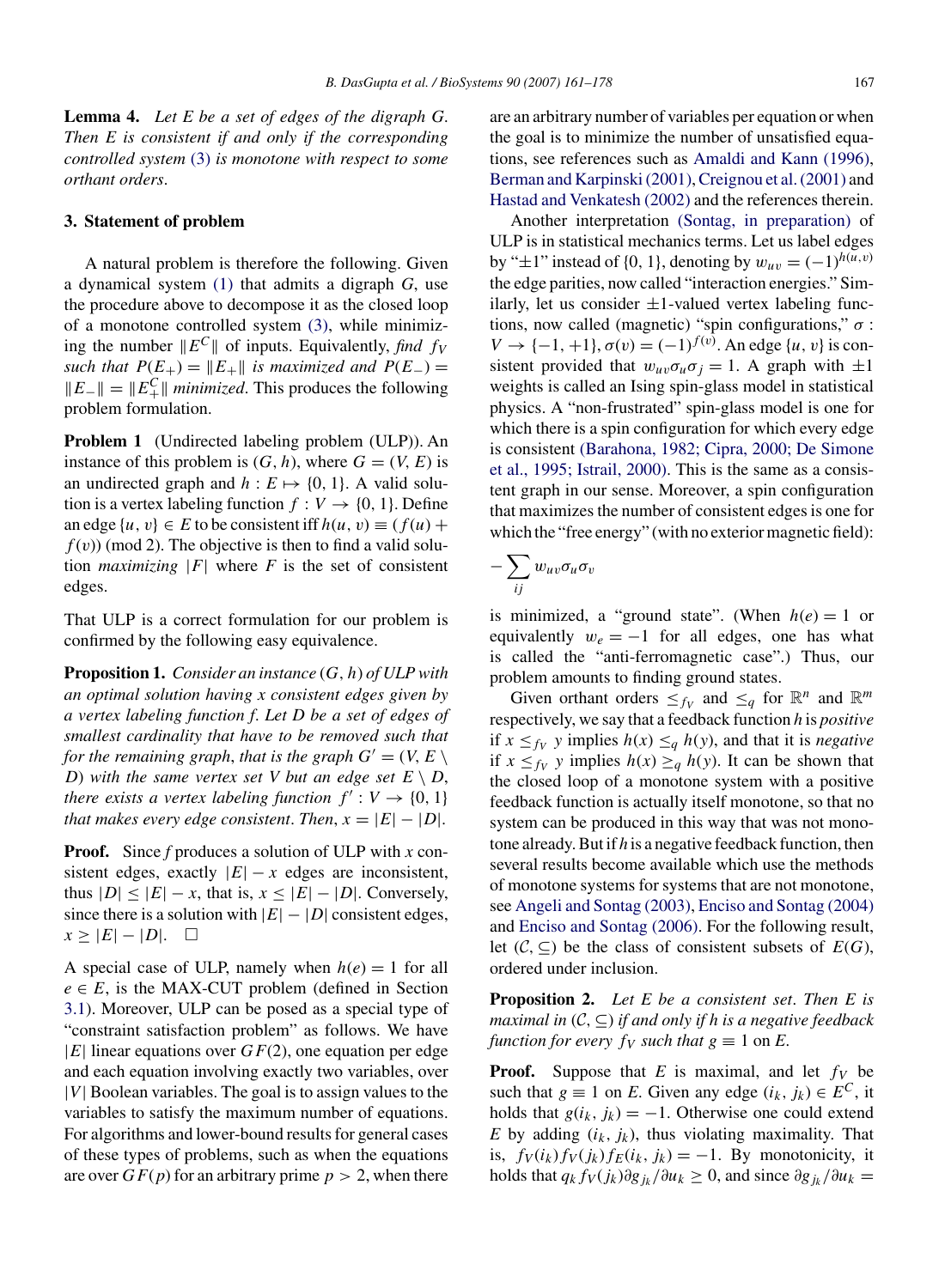<span id="page-7-0"></span>*∂F<sub>ik</sub>/∂x<sub>ik</sub>*, it follows necessarily that

$$
q_k f_V(j_k) f_E(i_k, j_k) = 1.
$$

Therefore it must hold that  $q_k = -f_V(i_k)$  for each  $k$ , which implies that *h* is a negative feedback function.

Conversely, if  $f_V$  is such that  $g \equiv 1$  on *E* and *h* is a negative feedback function, then  $q_k = -f_V(i_k)$ . By the same argument as above,  $q_k f_V(i_k) f_E(i_k, i_k) = 1$  for all *k* by monotonicity. Therefore  $g \equiv -1$  on  $E^C$ . Repeating this for all admissible  $f_V$ , maximality follows.

There is a second, slightly more sophisticated way of writing a system [\(1\)](#page-3-0) as the feedback loop of a system [\(3\)](#page-5-0) using an arbitrary set of edges *E*. Given any such *E*, define  $S(E^c) = \{i | \text{there is some } j \text{ such that } (i, j) \in E^c \}.$ Now enumerate  $S(E^c)$  as  $\{i_1, \ldots, i_m\}$ , and for each *k* label the set  $\{j|(i_k, j) \in E^c\}$  as  $j_{k1}, j_{k2}, \ldots$  Then for each  $k, l$ , one can replace each appearance of  $x_{i_k}$  in  $F_{jk}$  by  $u_k$ , to form the function  $g(x, u)$ . Then one lets  $h(x) = (x_{i_1}, \ldots, x_{i_m})$  as above. The closed loop of this system  $(3)$  is also  $(1)$  as before but with the advantage that there are  $|S(E^c)|$  inputs, and of course  $|S(E^c)| \leq |E^c|$ .

If *E* is a consistent and *maximal* set, then one can make [\(3\)](#page-5-0) into a monotone system as follows. By letting  $f_V$  be such that  $g \equiv 1$  on *E*, we define the order  $\leq f_V$  on  $\mathbb{R}^n$ . For every  $i_k$ ,  $j_{kl}$  such that  $(i_k, j_{kl}) \in E^C$ , it must hold that  $f_V(i_k) f_V(j_{kl}) f_E(i_k, j_{kl}) = -1$ . Otherwise  $E \cup \{(i_k, j_k)\}\)$  would be consistent, thus violating maximality. By choosing  $q_k = -f_V(i_k)$ , Eq. [\(4\)](#page-5-0) is therefore satisfied. See the proof of [Proposition 2. C](#page-6-0)onversely, if the system generated by *E* using this second algorithm is monotone with respect to orthant orders, and if *h* is a negative function, then it is easy to verify that *E* must be both consistent and maximal.

Thus the problem of finding *E* consistent and such that  $P(E_{-}) = ||S(E_{-})|| = ||S(E^{C})||$  is smallest, when restricted to those sets that are maximal and consistent (this does not change the minimum  $||S(E^C)||$ ), is equivalent to the following problem: decompose [\(1\)](#page-3-0) into the negative feedback loop of an orthant monotone control system, using the second algorithm above, and using as few inputs as possible. This produces the following problem formulation.

**Problem 2** (Directed labeling problem (DLP)). An instance of this problem is  $(G, h)$  where  $G = (V, E)$  is a directed graph and  $h: E \rightarrow \{0, 1\}$ . A valid solution is a vertex labeling function  $f: V \rightarrow \{0, 1\}$ . Define an edge  $(u, v) \in E$  to be consistent iff  $h(u, v) \equiv (f(u) +$  $f(v)$ ) (mod 2). The objective is then to find a valid solution *minimizing*  $|g(E - F)|$  where  $g(C) = \{u \in V \mid$  $\exists y \in V, (u, y) \in C$  for any  $C \subseteq E$  and *F* is the set of consistent edges.

# *3.1. Summary of key concepts and results in approximation algorithms*

For any  $\gamma \geq 1$  (resp.  $\gamma \leq 1$ ), a  $\gamma$ -*approximate solution* (or simply an *γ*-approximation) of a minimization (resp., maximization) problem is a solution with an objective value no larger than  $\gamma$  times (resp., no smaller that  $\gamma$  times) the value of the optimum, and an algorithm achieving such a solution is said to have an *approximation ratio* of *γ*.

In [Papadimitriou and Yannakakis \(1991\)](#page-17-0) Papadimitriou and Yannakakis defined the class of MAX-SNP optimization problems and a special approximationpreserving reduction, the so-called *L-reduction*, that can be used to show MAX-SNP-hardness of an optimization problem. The version of the L-reduction that we provide below is a slightly modified but equivalent version that appeared in [Berman and Schnitger \(1992\).](#page-16-0)

**Definition 1.** [Berman and Schnitg](#page-16-0)er [\(1992\),](#page-16-0) [Papadimitriou and Yannakakis \(1991\)](#page-16-0) Given two optimization problems *Π* and *Π* , we say that *Π L-reduces*to  $\Pi'$  if there are three polynomial-time procedures  $T_1, T_2,$  $T_3$  and two constants *a* and  $b > 0$  such that the following two conditions are satisfied: **(1)** For any instance *I* of *Π*, algorithm  $T_1$  produces an instance  $I' = f(I)$  of  $\Pi'$  generated from  $T_1$  such that the optima of *I* and *I'*,  $OPT(I)$ and OPT( $I'$ ), denoted by respectively, satisfy OPT( $I'$ )  $\leq$  $a \cdot \text{OPT}(I)$ . (2) For any solution of *I'* with cost  $c'$ , algorithm  $T_2$  produces another solution with a cost  $c''$  no worse than  $c'$ , and algorithm  $T_3$  produces a solution of *I* of *Π* with cost *c* (possibly from the solution produced by  $T_2$ ) satisfying  $|c - \text{OPT}(I)| \le b \cdot |c'' - \text{OPT}(I')|$ .

An optimization problem is MAX-SNP-*hard* if any problem in MAX-SNP L-reduces to that problem. The importance of proving MAX-SNP-hardness results comes from a result proved by Arora et al. [Arora et al. \(1998\)](#page-16-0) which shows that, assuming  $P \neq NP$ , for every MAX-SNP-hard minimization (resp., maximization) problem there exists a constant  $\varepsilon > 0$  such that no polynomial time algorithm can achieve an approximation ratio better than  $1 + \varepsilon$  (resp., better than  $1 - \varepsilon$ ).

A special case of the ULP problem, namely when  $h(e) = 1$  for all  $e \in E$ , is the well-known MAX-CUT problem. An instance of this problem is an undirected graph  $G = (V, E)$ . A valid solution is a set  $S \subseteq V$ . The objective is to find a valid solution that *maximizes* the number of edges  $\{u, v\} \in E$  such that  $|\{u, v\} \cap S| = 1$ . The MAX-CUT problem is known to be MAX-SNPhard. For further details on these topics, the reader is referred to the excellent book by Vazirani [\(Vazirani,](#page-17-0) [2001\).](#page-17-0)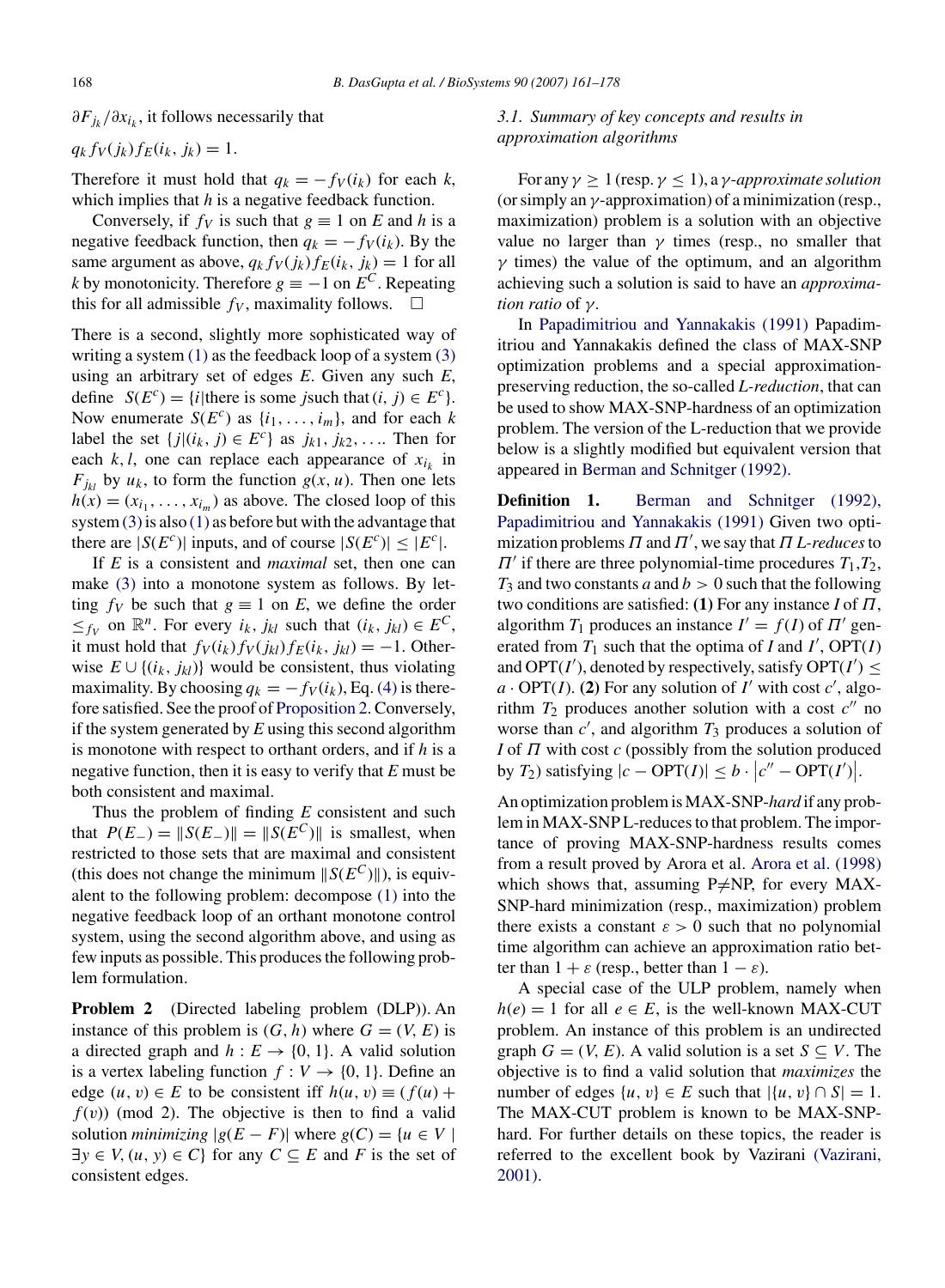<span id="page-8-0"></span>*Some terminology*The following notation will be used for the remainder of the paper. Given a set *S* of vertices in a directed graph *G*, define  $E_{out}(S) = \{(u, v) \in E(G) | u \in$ *S*} as the set of out-bound edges of vertices in *S*. OPT $_{P}(I)$ denotes the size of an optimal solution for a problem *P* with instance *I*. Recall that the length of a circuit *c* is normally defined as the number of edges in the circuit. Given a weight function  $w : E \mapsto \mathbb{R}$ , the *length of c with respect to w* is defined as  $\sum_{e \in c} w(e)$ .

## **4. Theoretical results**

Our theoretical results are summarized as follows.

#### **Theorem 1.**

- (a) *For some constant*  $\varepsilon > 0$ , *it is not possible to approximate in polynomial time the ULP and the DLP problems to within an approximation ratio of*  $1 - \varepsilon$ *and*  $1 + \varepsilon$ *, respectively, unless*  $P = NP$ .
- (b) *For ULP*, *we provide a polynomial time αapproximation algorithm where α* ≈ 0*.*87856 *is the approximation factor for the MAX-CUT problem obtained in* [Goemans and Williamson \(1995\)](#page-16-0) *via semidefinite programming*.
- (c) For DLP, if  $d_{in}^{\max}$  denotes the maximum in-degree of *any vertex in the graph*, *then we give a polynomialtime approximation algorithm with an approximation ratio of at most*  $d_{in}^{\max} \cdot O(\log |V|)$ .

Our computational results are illustrated in Section [6](#page-10-0) by an implementation of the algorithms applied to a 13 node Drosophila segmentation network, as well as to a  $200<sup>+</sup>$  node recently published network of the Epidermal Growth Factor Receptor pathway.

**Remark 1.** It should be noted that the complexity of ULP becomes tractable if the network is biased significantly towards excitatory connections. Obviously, if all the edges of the given graph  $G = (V, E)$  are labeled 0, then it is possible to label the vertices such that all the edges are consistent. Moreover, given any graph *G*, it is easy to check in  $O((|V|+|E|)^3)$  time if an optimal solution contains all the edges as consistent by solving a set of linear equations via Gaussian elimination. Now, suppose that at most *L* of the edges of *G* are labeled 1. Then, obviously at most *L* inconsistent edges exist in any optimal solution. Thus a straightforward way to solve the problem is to consider all possible subsets of edges in which at most *L* edges are dropped and checking, for each such subset, if there is an optimal solution that contains all the edges as consistent. The total time taken is  $O(|V|^{2L} \cdot (|V| + |E|)^3)$ , which is a polynomial in  $|V| + |E|$  if *L* is a constant.

#### **5. Proof of Theorem 1**

This section provides the proof of Theorem 1, broken up into a series of technical parts.

#### *5.1. Proof of Theorem 1(a)*

Based on the discussion in Section [3.1,](#page-7-0) it suffices to show that both these problems are MAX-SNP-hard. ULP is MAX-SNP-hard since its special case, the MAX-CUT problem, is MAX-SNP-hard. To prove MAX-SNPhardness of DLP, we need the definitions of the following two problems.

**Problem 3** (Node deletion problem with bipartite property (NDBP)). An instance of this problem is an undirected graph  $G = (V, E)$ . A valid solution is a vertex set *S* ⊆ *V*, such that  $G(V - S)$  is a bipartite graph. The objective is to find a valid solution *minimizing* |*S*|.

**Problem 4** (Variance of node deletion problem (*VNDP*)). An instance of this problem is (*G, h*) where  $G = (V, E)$  is a directed graph and  $h : E \rightarrow \{0, 1\}$ . A valid solutions is a vertex set  $S \subseteq V$  with the following property: if  $G_S = (V_S, E_S)$  is the graph with  $V_S = V$ and  $E_S = E - E_{out}(S)$ , then  $G_S$  is free of odd length circuit with respect to weight function *h*. The objective is to find a valid solution *minimizing* |*S*|.

First, we note that DLP is *equivalent* to VNDP. If one identifies the solution set *S* in UNDP with the solution set  $g(E - F)$  in DLP, then the set of consistent edges *F* in DLP corresponds to the  $E<sub>S</sub>$  in UNDP since every edge  $(u, v) ∈ F$  satisfying  $h(u, v) ≡ (f(u) + f(v))$  (mod 2) is equivalent to stating that *G <sup>S</sup>* is free of odd length circuit with respect to weight function *h*.

Thus, to prove the MAX-SNP-hardness of DLP it suffices to prove that of VNDP. NDBP is known to be MAX-SNP-hard [\(Lund and Yannakakis, 1993\). W](#page-16-0)e provide a *L*-reduction from NDBP to VNDP. For an instance of VNDP with graph  $G = (V, E)$ , construct an instance of DLP with instance  $(G', h)$  as follows (note that  $G'$  is a digraph):

$$
V' = V(G') = V \cup \{A_{u,v}, B_{u,v} | \{u, v\} \in E\},
$$
  
\n
$$
E' = E(G')
$$
  
\n
$$
= \{(u, A_{u,v}), (A_{u,v}, B_{u,v}), (v, B_{u,v}) | \{u, v\} \in E\},
$$

and  $h(e) = 1$  for all  $e \in E'$  Now, the following holds:

(1) If *S* is a solution to NDBP, it is also a solution to the generated instance of UNDP. The reason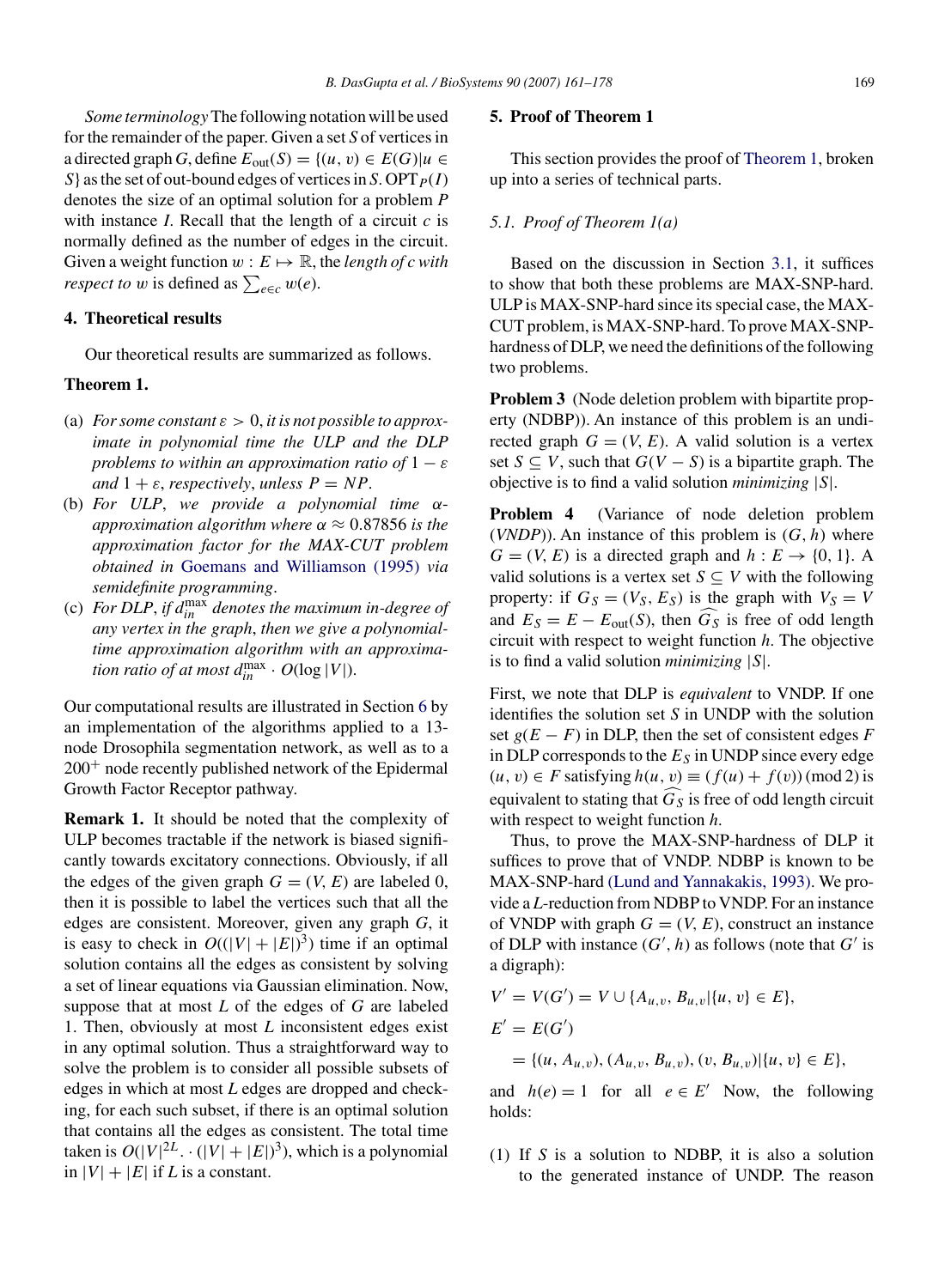<span id="page-9-0"></span>is as follows. Notice that every odd length (resp., even length) circuit  $C$  in  $G$  corresponds to an odd length (resp., even length) circuit  $C'$  in  $\widehat{G'}$  with respect to the weight function *h*. Since  $G(V - S)$ is a bipartite graph, it is free of odd length circuits. So for each odd length cycle  $C$  of  $G$ , there exists  $u \in S$  such that the deletion of all out-bound edges of  $u$  in  $G'$  breaks its corresponding odd length cycle  $\mathcal{C}'$ .

(2) If  $S'$  is a solution to UNDP, then we can construct a solution *S* of NDBP in the following manner: for each  $x \in S'$ :

if  $x = A_{u,v}$ , add *u* to *T*; if  $x = B_{u,v}$ , add *v* to *T*; if  $x = u$  or  $x = v$ , add xto *T*.

It is now easy to see that since the graph  $G_{S'}$  is free of odd length circuit with respect to *h*,  $G(V - S)$  has no odd length circuit either.

Hence, we have  $\text{OPT}_{\text{UNDP}}(G', h) \leq \text{OPT}_{\text{NDBP}}(G)$ . Moreover, given a solution  $S'$  of UNDP, we are able to generate a solution *S* of NDBP such that

$$
||S| - \text{OPT}_{\text{NDBP}}(G)| \leq ||S'| - \text{OPT}_{\text{UNDP}}(G', h)|.
$$

Thus, our reduction satisfies [Definition 1](#page-7-0) of a Lreduction with  $a = b = 1$ .

## *5.2. Proof of Theorem 1(b)*

Our algorithm for ULP uses the semidefinite programming (SDP) technique used by Goemans and Williamson in [Goemans and Williamson \(1995\);](#page-16-0) hence we use notations and terminologies similar to that used in the paper (readers not very familiar with this technique are also referred to the excellent explanation of this technique in the book by Vazirani [Vazirani \(2001\)\).](#page-17-0) For each vertex  $v \in V$ , we have a real vector  $x_v \in \mathbb{R}^{|V|}$ with  $||x_v||_2 = 1$ . Then, we can generate from ULP the following vector program (where · denotes the vector inner product):

Solve the following vector program via SDP methods: maximize  $\frac{1}{2}$ 2  $\overline{\phantom{0}}$  $h(u,v)=1$  $(1-x_u \cdot x_v) + \frac{1}{2}$ 2  $\overline{\phantom{0}}$  $h(u, v) = 0$  $(1+x_u \cdot x_v)$ subject to : for each  $v \in V : x_v \cdot x_v = 1$  for each  $v \in V$ :  $x_v \in \mathbb{R}^{|V|}$ .

Select a uniformly random vector  $r$  in the |*V*|-dimensional unit sphere and set

$$
f(v) = \begin{cases} 0 \text{ if } r \cdot x_v \ge 0\\ 1 \text{ otherwise} \end{cases}
$$

This proof of the claimed approximation performance of the above vector program is obtained by adapting the proof in Section 26.5 of [Vazirani \(2001\)](#page-17-0) for the MAX-2SAT problem to deal with fact that, in our problem,  $a_{ij} = b_{ij} = 1/2$  as opposed to a different set of values in [Vazirani \(2001\). S](#page-17-0)ince there are some subtleties in adapting that proof for readers unfamiliar with this approach, we provide a sketch of the proof in [Appendix A. T](#page-14-0)he procedure can be derandomized via methods of conditional probabilities (*e.g.*, see [Mahajan and Ramesh \(1995\)\).](#page-16-0)

#### *5.3. Proof of Theorem 1(c)*

For an instance of (*G, h*) of DLP, construct instance  $(G' = (V', E'), h')$  as follows:

$$
V' = V \cup \{C_{u,v} | (u, v) \in E \& h(u, v) = 0 \},
$$
  

$$
E' = \{ e | e \in E \& h(e) = 1 \} \cup \{ (u, C_{u,v}),
$$

$$
\times (C_{u,v}, v)|(u, v) \in E \& h(u, v) = 0\},\
$$

and

$$
h'(e) = 1 \text{for all } e \in E'.
$$

Note that every odd (resp., even) length circuit in *G* with respect to weight function *h* corresponds to an odd (resp., even) length circuit in  $G'$  with respect to weight function  $h'$ , and vice versa. Let  $F$  is a set of consistent edges in (*G, h*) with a vertex labeling function *f*. Now, observe the following:

- (1)  $F'$  is a set of consistent edges in  $(G', h')$  with a vertex labeling function  $f'$  with  $f'(x) = f(x)$  for  $x \in V' \cap V$  and  $f'(C_{u,v}) = f(u) = f(v)$  for an edge  $(u, v) ∈ F$  with  $h(u, v) = 0$ ; thus, an edge  $(u, v)$  in *F* correspond to an edge  $(u, v)$  in *F*' if  $h(u, v) = 1$ and correspond to a pair of edges  $(u, C_{u,v})$ ,  $(C_{u,v}, v)$ in  $F'$  if  $h(u, v) = 0$ .
- (2) If  $(u, v) \in E F$  is an inconsistent edge in  $(G, h)$ , then the edge  $(C_{u,v}, v)$  in  $G'$  can always be made consistent by choosing  $f'(C_{u,v}) = f(v)$ .

Thus, if  $F''$  is the set of consistent edges obtained from  $F$ following rules **(1)** and **(2)** above, then  $|g(E'-F'')|$  =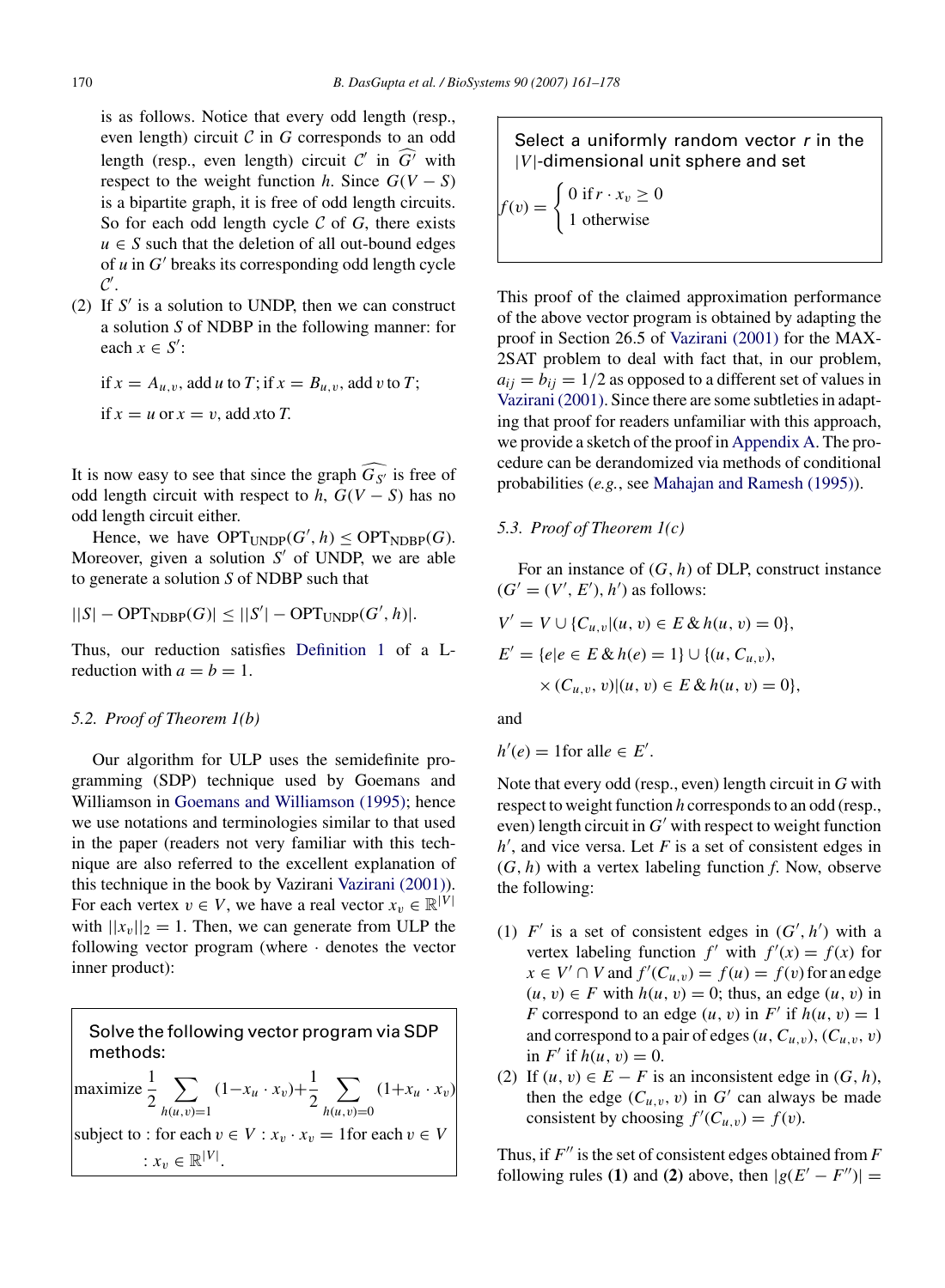<span id="page-10-0"></span> $|g(E - F)|$  and thus  $\text{OPT}_{\text{DLP}}(G', h') = \text{OPT}_{\text{DLP}}(G, h)$ . Consider the NDBP problem on  $\widehat{G}$ . Any solution to DLP on  $(G', h')$  with vertex labeling function  $f'$  and set of consistent edges *F*<sup>'</sup> cannot contain an odd cycle of consistent edges and thus provides a solution to NDBP on  $\widehat{G}$  of size  $|g(E'-F')|$ . Thus,

$$
\text{OPT}_{\text{NDBP}}(\widehat{G'}) \leq \text{OPT}_{\text{DLP}}(G', h') = \text{OPT}_{\text{DLP}}(G, h).
$$

 $OPT_{\text{NDBP}}(\widehat{G'})$  can be approximated in polynomial time to within an approximation ratio of  $O(\log |V'|)$  [\(L](#page-16-0)und and Yannakaki[s, 1993\),](#page-16-0) *i.e.*, we can find a solution  $S_{\text{NDBP}}(\widehat{G'})$  in polynomial time such that

$$
|S_{\text{NDBP}}(\widehat{G'})| \le O(\log |V'|) \cdot \text{OPT}_{\text{NDBP}}(\widehat{G'})
$$
  

$$
\le O(\log |V|) \cdot \text{OPT}_{\text{DLP}}(G, h).
$$

Now,

$$
S_{\text{DLP}}(G, h) = S_{\text{NDBP}}(G')
$$
  
 
$$
\times \cup \{u \mid \exists v \in S_{\text{NDBP}}(G'), (u, v) \in E\},
$$

is obviously a solution to DLP on (*G, h*). Recall that  $d_{in}^{\max}$  denotes the maximum in-degree of any vertex in *G*. Thus,

$$
|S_{\text{DLP}}(G, h)| \le d_{in}^{\max} \cdot |S_{\text{NDBP}}(G')|
$$
  

$$
\le d_{in}^{\max} \cdot O(\log |V|) \cdot \text{OPT}_{\text{DLP}}(G, h).
$$

## **6. Examples of applications of the ULP algorithm**

We have implemented the SDP-based algorithm for calculating approximate solutions of the undirected labeling problem using Matlab, and we illustrate this algorithm with two applications to biological systems. The first application concerns the relatively small-scale 13-variable digraph of a model of the Drosophila segment polarity network. A second application involves a digraph with 300+ variables associated to the human Epidermal Growth Factor Receptor (EGFR) signaling network. This model was published recently and built using information from 242 published papers. Finally, we provide an example involving a yeast gene regula[tory network](#page-16-0).

### *6.1. Drosophila segment polarity*

An important part of the development of the early Drosophila (fruit fly) embryo is the differentiation of cells into several stripes (or *segments*), each of which eventually gives rise to an identifiable part of the body such as the head, the wings, the abdomen, etc. Each segment then differentiates into a posterior and an anterior part, in which case the segment is said to be *polarized*. (This differentiation process continues up to the point when all identifiable tissues of the fruit fly have developed.) Differentiation at this level starts with differing concentrations of certain key proteins in the cells; these proteins form striped patterns by reacting with each other and by diffusion through the cell membranes.

A model for the network that is responsible for segment polarity [\(von Dassow et al., 2000\)](#page-16-0) is illustrated in Fig. 5. As explained above, this model is best studied when multiple cells are present interacting with each other. But it is interesting at the one-cell level in its own right—and difficult enough to study that analytic tools seem mostly unavailable. The arrows with a blunt end are interpreted as having a negative sign in our notation.



Fig. 5. The network associated to the Drosophila segment polarity, as proposed in [von Dassow et al. \(2000\), C](#page-16-0)ourtesy of N. Ingolia and PLoS. The three edges that have been crossed have been chosen in order to let the remaining edges form an orthant monotone system.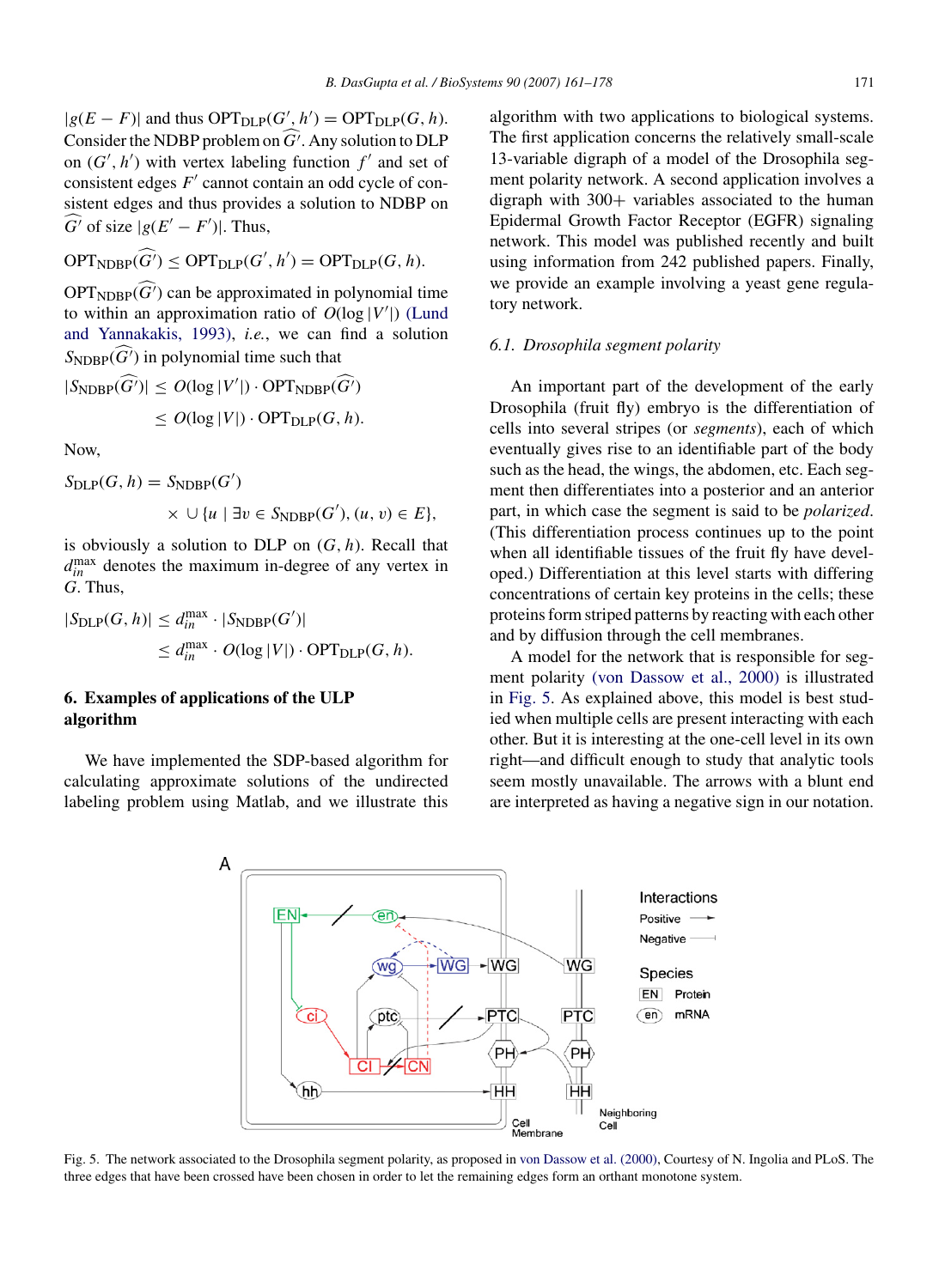Furthermore, the concentrations of the membrane-bound and inter-cell traveling compounds PTC, PH, HH and WG (membrane) on all cells have been identified in the one-cell model (so that, say, HH→ PH is now in the digraph). Finally, PTC acts on the reaction  $CI \rightarrow$ CN itself by promoting it without being itself affected, which in our notation means PTC→<sup>+</sup> CN *and* PTC→<sup>-</sup> CI.

*The implementation.* The Matlab implementation of the algorithm on this digraph with 13 nodes and 20 edges produced several partitions with as many as 17 consistent edges. One of these possible partitions simply consists of placing the three nodes ci, CI and CN in one set and all other nodes in the other set, whereby the only inconsistent edges are  $CL \rightarrow^+$  wg,  $CL \rightarrow^+$  ptc, and PTC $\rightarrow^+$ CN. But note that it is desirable for the resulting open loop system to have as simple remaining loops as possible after eliminating all inconsistent edges. In this case, the remaining directed loops

$$
EN \stackrel{-}{\rightarrow} ci \stackrel{+}{\rightarrow} CI \stackrel{+}{\rightarrow} CN \stackrel{-}{\rightarrow} en \stackrel{+}{\rightarrow} EN
$$
  
\n
$$
EN \stackrel{-}{\rightarrow} ci \stackrel{+}{\rightarrow} CI \stackrel{+}{\rightarrow} CN \stackrel{-}{\rightarrow} wg \stackrel{+}{\rightarrow}
$$
  
\n
$$
WG \stackrel{+}{\rightarrow} WG
$$
(membrane) \stackrel{+}{\rightarrow} en \stackrel{+}{\rightarrow} EN

can still cause difficulties.

A second partition which generated 17 consistent edges is that in which EN, hh, CN, and the membrane compounds PTC, PH, HH are on one set, and the remaining compounds on the other. The edges cut are ptc $\rightarrow$ <sup>+</sup> PTC,  $CI \rightarrow$ <sup>+</sup> CN and en $\rightarrow$ <sup>+</sup> EN, each of which eliminates one or several positive loops. By writing the remaining consistent digraph in the form of a cascade, it is easy to see that the only loop whatsoever remaining is  $wg \leftrightarrow WG$ ; this makes the analysis proposed in [Enciso](#page-16-0) and Sontag [\(2006\)](#page-16-0) easier.

In this relatively low dimensional case we can prove that in fact  $OPT = 17$ , as the results below will show.

**Lemma 5.** *Any partition of the nodes in the digraph in* [Fig. 5](#page-10-0) *generates at most 17 consistent edges*.

**Proof.** From [Lemma 3, a](#page-5-0) simple way to prove this statement is by showing that there are three disjoint cycles with odd weighted length in the network associated to [Fig. 5](#page-10-0) (disjoint in the sense that no edge is part of more than one of the cycles). Such three disjoint cycles exist in this case, and they are CI-CN-wg, CI-ptc-PTC, CNen-EN-hh-HH-PH-PTC.  $\square$ 

It is surprising that a realistic biological system with as many as 13 variables and 20 edges can be transformed into a monotone system after the deletion of only 3 nodes. It is conceivable that this restricts the possible dynamics of the system. This is especially the case given that the open loop digraph has almost no closed oriented paths (except for  $WG \leftrightarrow wg$ ), which is evidence that the dynamics of the control system under constant inputs may be especially simple, e.g. such that all solutions converge towards a unique equilibrium.

#### *6.1.1. Multiple copies*

It was mentioned above that the purpose of this network is to create striped patterns of protein concentrations along multiple cells. In this sense, it is most meaningful to consider a *coupled* collection of networks as it is given originally in Figs. 6 and 5. Consider a row of *k* cells, each of which has independent concentration variables for each of the compounds, and let the cell-to-cell interactions be as in [Fig. 5](#page-10-0) with cyclic boundary conditions (that is, the *k*th cell is coupled with the first in the natural way). We show that the results can be extended in a very similar manner as before.

Given a partition  $f_V$  of the one-cell network considered above, let  $\hat{f}_V$  be the partition of the *k*-cell network defined by  $\hat{f}_V(\text{en}_i) := f_V(\text{en})$  for every *i*, etc. Thus  $\hat{f}_V$ consists of  $k$  copies of the partition  $f_V$  in a natural way.

**Lemma 6.** Let  $f_V$  be a partition of the nodes of the 1*cell network with n consistent edges*. *Then with respect*



Fig. 6. A diagram of the Drosophila embryo during early development. Each hexagon represents a cell containing a copy of the network in Fig. 6, and neighboring cells interact to form a collective behavior. In this example, an initial striped pattern of the genes en and wg induces the production of the gene hh, but only in those cells that are producing en. This will further strengthen the pattern of stripes and help differentiate the various tissues. Courtesy of N. Ingolia and PLoS [\(Ingolia, 2004\).](#page-16-0)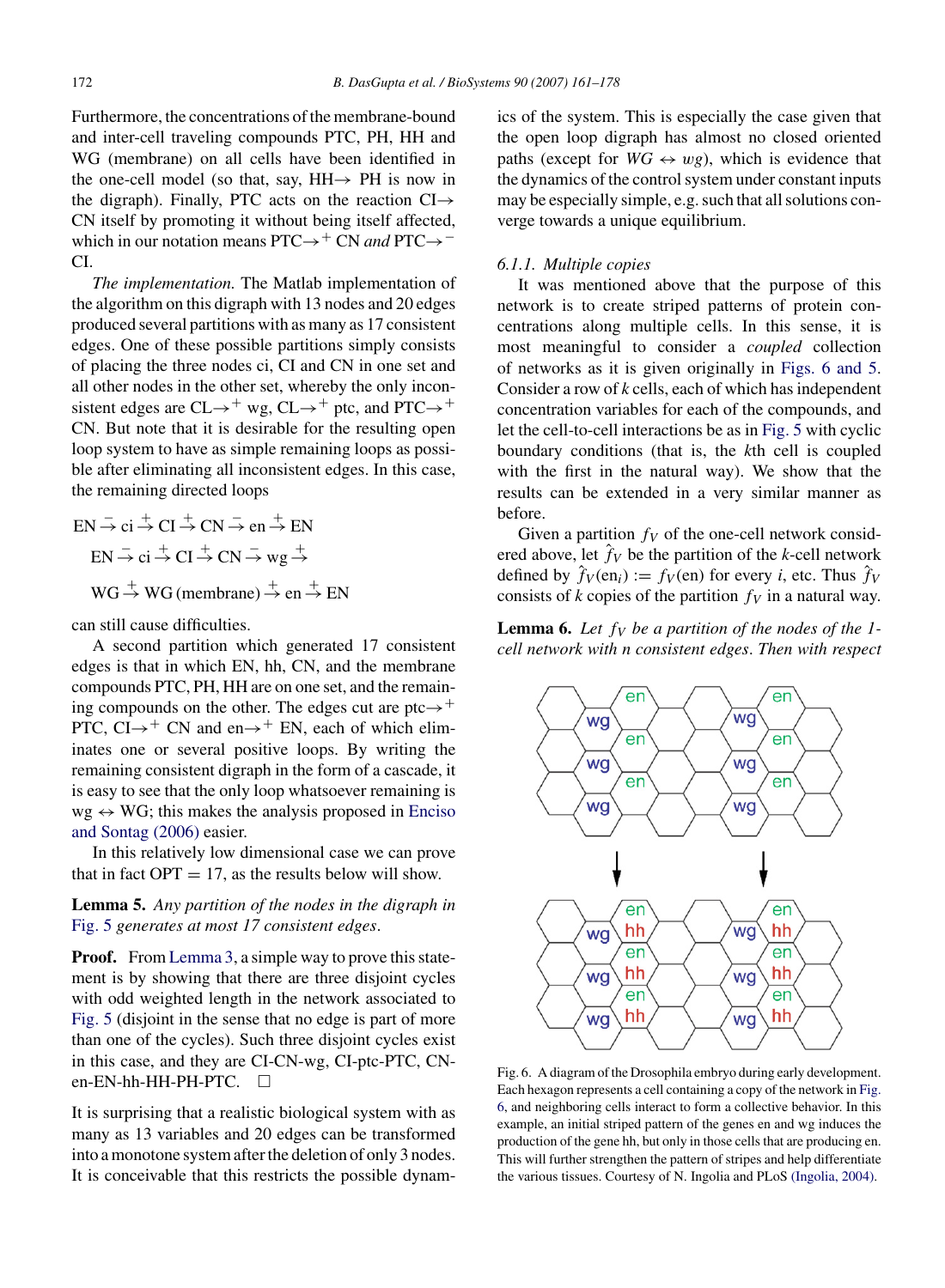*to the partition f*ˆ *<sup>V</sup>* , *there are exactly kn consistent edges for the k-cell coupled model*.

**Proof.** Consider the network consisting of *k isolated* copies of the network, that is, *k* groups of nodes each of which is connected exactly as in the one-cell case. Under the partition  $\hat{f}_V$ , this network has exactly  $kn$  consistent edges. To arrive to the coupled network, it is sufficient to replace all edges of the form  $(HH_i, PH_i)$  by  $(HH_{i+1}, PH_i)$ and  $(WG_i, en_i)$  by  $(WG_{i+1}, en_i), i = 1, ..., k$  (where we identify  $k + 1$  with 1). Since by definition  $\hat{f}_V(HH_{i+1}) =$  $\hat{f}_V(\text{HH}_i)$  and  $\hat{f}_V(\text{WG}_{i+1}) = \hat{f}_V(\text{WG}_i)$ , the consistency of these edges does not change, and the number of consistent edges therefore remains constant.  $\Box$ 

In particular, OPT≥ 17*k* for the coupled system. The following result will establish an upper bound for OPT.

**Lemma 7.** *Any partition of the nodes in the digraph in the k-cell coupled network generates at most 17k consistent edges*.

**Proof.** Consider the signed graph in Fig. 7, which is a sub-digraph of the network associated to [Fig. 5.](#page-10-0) Since the inter-cell edges (WGmem,en) and (HH,PH) are not in this graph, it follows that there are  $k$  identical copies of it in the *k*-cell model. If it is shown that at least three edges need to be cut in each of these *k* sub-digraphs, the result follows immediately.

Consider the negative cycle ci-CI-wg-CN-en-EN, which must contain at least one inconsistent edge for



Fig. 7. A sub-digraph of the network in [Fig. 5,](#page-10-0) using the notation defined in the previous sections. Note that this sub-digraph does not include any of the two edges (WGmem,en) and (HH,PH), which connect the networks of different cells in [Fig. 5; t](#page-10-0)his will be important in the proof of Lemma 7.

any given partition. The remaining edges of the subgraph form a tetrahedron with four negative parity triangles, which cannot all be cut by eliminating any single edge. If follows that no two edges can eliminate all negative parity cycles in this signed graph, and that therefore  $20k - 3k = 17k$  is an upper bound for the number of consistent edges in the *k*-cell network.

**Corollary 1.** *For the k-cell linearly coupled network described in* [Fig. 5,](#page-10-0) *it holds* OPT = 17*k*.

**Proof.** Follows from the previous two results.  $\Box$ 

#### *6.2. EGFR signaling*

The protein called *epidermal growth factor* is frequently stored in epithelial tissues such as skin, and it is released when rapid cell division is needed (for instance, it is mechanically triggered after an injury). Its function is to bind to a receptor on the membrane of the cells, aptly called the *epidermal growth factor receptor*. The EGFR, on the inner side of the membrane, has the appearance of a scaffold with dozens of docks to bind with numerous agents, and it starts a reaction of vast proportions at the cell level that ultimately induces cell division.

In their May 2005 paper [\(Oda et al., 2005\),](#page-17-0) Oda et al. integrate the information that has become available about this process from multiple sources, and they define a network with 330 known molecules under 211 chemical reactions. The network itself is available from supplementary material in SBML format (*Systems Biology Markup Language*, <http://www.sbml.org>), and will most likely be subject to continuous updates. *The implementation.* Each reaction in the network classifies the molecules as reactants, products, and/or modifiers (enzymes). This information was imported into Matlab using the Systems Biology Toolbox. The digraph *G* that is used for this analysis has many more edges than the digraph considered in the digraph displayed in [Oda et al.](#page-17-0) [\(2005\). T](#page-17-0)he reason for this is as follows: if molecules *A* and *B* are both reactants in the same reaction, then the presence of*A* will have an indirect inhibiting effect on the concentration of *B*, since it will accelerate the reaction which consumes *B* (assuming *B* is not also a product). Therefore a negative edge must also appear from *A* to *B*, and vice versa. Similarly, modifiers have an inhibiting effect on reactants.

We thus define G by letting  $sign(i, j) = 1$  if there exists a reaction in which *j* is a product and *i* is either a reactant or a modifier. We let  $sign(i, j) = -1$  if there exists a reaction in which *j* is a reactant, and *i* is also either a reactant or a modifier. Similarly sign( $i$ ,  $j$ ) = 0 if the nodes *i, j* are not simultaneously involved in any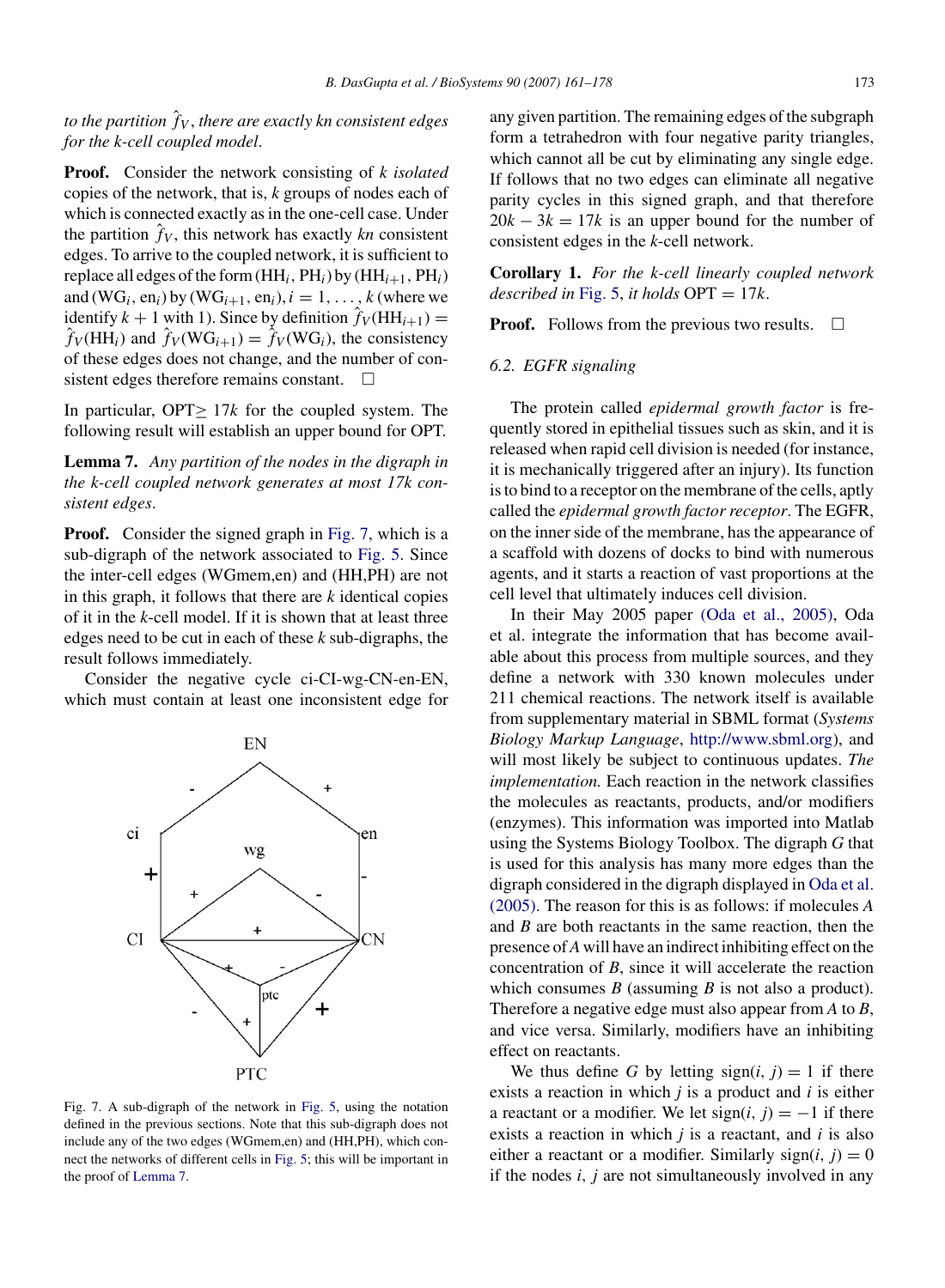given reaction, and  $sign(i, j)$  is undefined (NaN) if the first two conditions above are both satisfied.

In a few of the reactions of this network there is a modifier or a reactant involved which has an inhibitory effect in the reaction. The effect of this compound on the remaining participants of the reaction is the opposite from that described above. Determining which compounds were inhibitors in the reaction was difficult given the nature of this dataset. Therefore the digraph was corrected by hand in this implementation by looking at the annotations given for each reaction.

An undefined edge can be thought of as an edge that is *both* positive and negative, and it can be dealt with, given an arbitrary partition, by deleting exactly one of the two signed edges so that the remaining edge is consistent. Thus, in practice, one can consider undefined edges as edges with sign 0, and simply add the number of undefined edges to the number of inconsistent edges in the end of each procedure, in order to form the total number of inputs. This is the approach followed here; there are exactly seven such entries in the digraph *G*.

*The results.* After running the algorithm several hundred times for this problem, and choosing that partition which produced the highest number of consistent edges, the induced consistent set contained 636 out of 855 edges (ignoring the edges on the diagonal and the 7 undefined edges). See supplementary material for the relevant Matlab functions that carry out this algorithm. A procedure analogous to that carried out for system [\(5\)](#page-5-0) allows to decompose the system as the feedback loop of a controlled monotone system using  $855 - 636 = 219$  inputs. Since the induced consistent set is maximal by definition, [Proposition 2](#page-6-0) guarantees that the function *h* is a negative feedback.

Contrary to the previous application, many of the reactions involve several reactants and products in a single reaction. This induces a denser amount of negative and positive edges: even though there are 211 reactions, there are 855 (directed) edges in the  $330 \times 330$  graph *G*. It is very likely that this substantially decreases OPT for this system.

The approximation ratio of the SDP algorithm is guaranteed to be at least 0.87 for some *r*, which gives the estimate OPT $\leq \approx 636/0.87 \approx 731$  (valid to the extent that*r* has sampled the right areas of the 330-dimensional sphere, but reasonably accurate in practice).

One procedure that can be carried out to lower the number of inputs is a hybrid algorithm involving *outhubs*, that is, nodes with an abnormally high out-degree. Recall from the description of the DLP algorithm that all the out-edges of a node  $x_i$  can be potentially cut at the expense of only one input *u*, by replacing all the appearances of  $x_i$  in  $f_j(x)$ ,  $j \neq i$ , by *u*. We considered the *k* nodes with the highest out-degrees, and eliminated all the out-edges associated to these hubs from the reaction digraph to form the graph  $G_1$ . Then we run the ULP algorithm on  $G_1$  to find a partition  $f_V$  of the nodes and a set of *m* edges that can be cut to eliminate all remaining negative closed chains. Finally, we put back on the digraph those edges that were taken in the first step, and which are consistent with respect to the partition  $f_V$ . The result is a decomposition of the system as the negative feedback loop of a controlled monotone system, using at most  $k + m$  edges.

An implementation of this algorithm with  $k = 60$ yielded a total maximum number of inputs  $k + m = 136$ . This is a significant improvement over the 226 inputs in the original algorithm. Clearly, it would be worthwhile to investigate further the problem of designing efficient algorithms for the DLP problem to generate improved hybrid algorithmic approaches. The approximation ratios in [Theorem 1\(c](#page-8-0)) are not very satisfactory since  $d_{in}^{\text{max}}$  and  $log |V|$  could be large factors; hence future research work may be carried out in designing better approximation algorithms.

We conclude with another, more tentative way to drastically reduce the number of inputs necessary to write this system as the negative closed loop of a controlled monotone system. The idea is to make suitable changes of variables in the original system using the mass conservation laws. Such changes of variables are discussed in many places, for example in [Volpert et al. \(2000\), Angeli](#page-17-0) and Sontag [\(2003\).](#page-17-0) In terms of the associated digraph, the result of the change of variables is often the elimination of one of the closed chains. The simplest target for a suitable change of variables is a set of three nodes that form part of the same chemical reaction, for instance two reactants and one product, or one reactant, one product and one modifier. It is easy to see that such nodes are connected in the associated digraph by an odd length triangle of three edges.

In order to estimate the number of inputs that can potentially be eliminated by suitable changes of variables, we counted pairwise disjoint, odd length triangles in the digraph of the EGFR network. Using a greedy algorithm to find and tag disjoint negative feedback triangles, we found a maximal number of them in the subgraph associated to each of the 211 chemical reactions. Special care was taken so that any two triangles from different reactions were themselves disjoint. After carrying out this procedure we found 196 such triangles in the EGFR network. This is a surprisingly high number, considering that each of these triangles must have been opened in the ULP algorithm implementation above and that therefore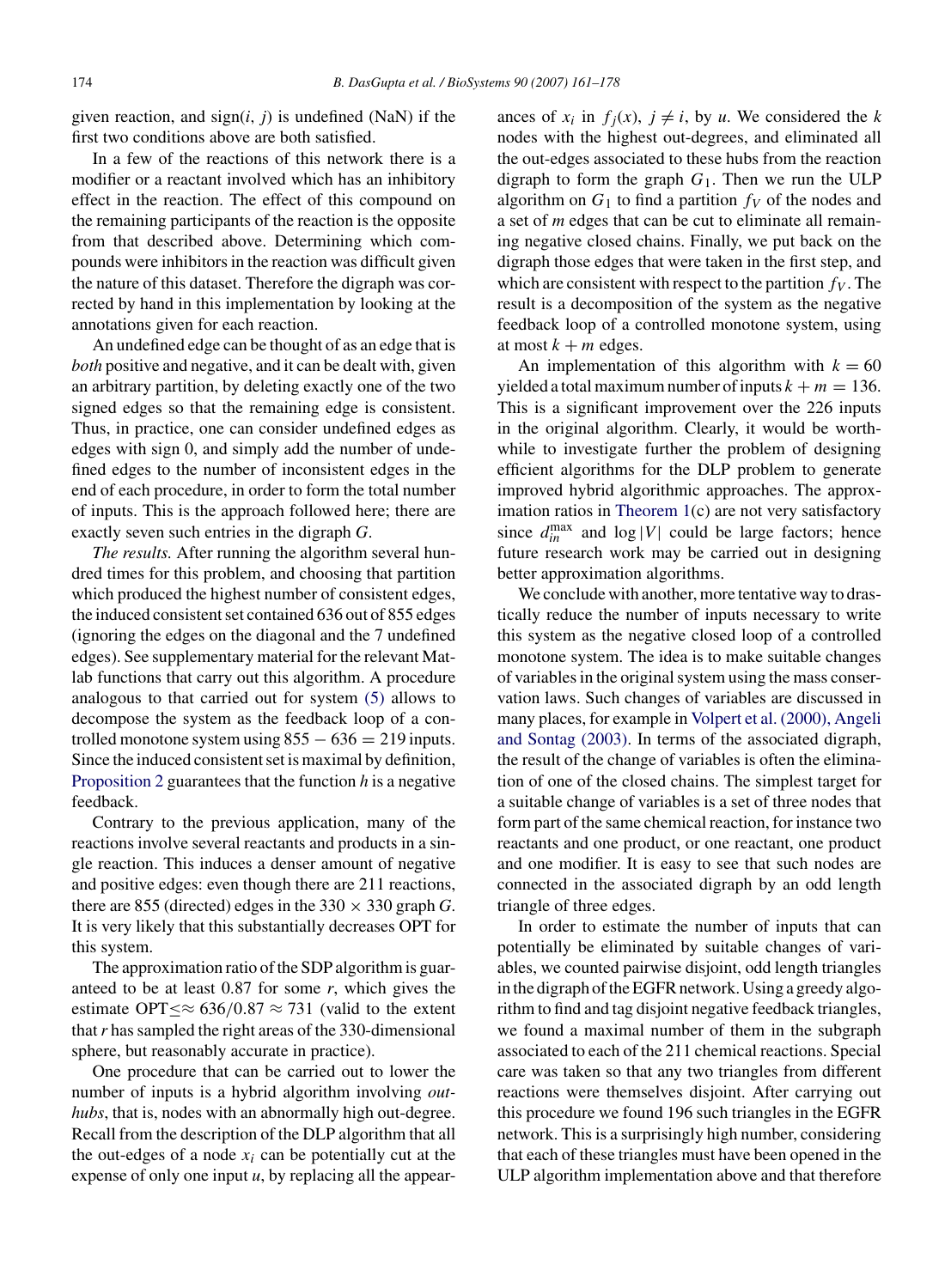<span id="page-14-0"></span>each triangle must contain 1 of the 226 edges cut. To the extent to which most of these triangles can be eliminated by suitable changes of variables, this can yield a much lower number of edges to cut, and it could provide a way to thus stress the underlying structure of the system.

# *6.3. A yeast regulatory network*

As a final example, we run our algorithm on the yeast *Saccharomyces cerevisiae* gene regulatory network from [Milo et al. \(2002\), d](#page-16-0)ownloaded from [Anon \(2006\). T](#page-16-0)his network has 690 nodes and 1082 edges, of which 221 are negative and 861 are positive (we labeled the one "neutral" edge as positive; the conclusions will not change if we labeled it negative instead, or we deleted this one edge).

Our algorithm (with 200 randomizations) provides an answer of 43 inconsistent edges, for the best partition found. In other words, it shows that *deleting a mere 4% of edges makes the network consistent*.

Also interesting is the following fact. The original graph has 11 components: a large one of size 664, one of size 5, three of size 3, and six of size 2. All of these components remain connected after edge deletion. The edges deleted all belong to the largest component, and they are incident on a total of 65 nodes in this component.

To better appreciate if this small number of deletions might arise by chance, we also run our algorithm on random graphs having 690 nodes and 1082 edges (chosen uniformly), of which 221 edges (chosen uniformly) are negative. We found that, for such random graphs, about  $12.6\%$  ( $136.6 \pm 5$ ) of edges have to be removed in order to achieve consistency. Thus, the number of deletions needed in the biological network is roughly 15 standard deviations away from the mean for random graphs.

It would appear that both the topology (i.e., the underlying graph) and the actual sign assignments contribute to this near-consistency of the yeast network. To justify this remark, we performed the following numerical experiment. We randomly changed the signs of 50 positive and 50 negative edges, thus obtaining a network that has the same number of positive and negative edges, and the same underlying graph, as the original yeast network, but with 100 edges, picked randomly, having different signs. Now, one needs  $8.2\%$  ( $88.3 \pm 7.1$ ) deletions, an amount in-between that obtained for the original yeast network and the one obtained for random graphs. Changing more signs, 100 positives and 100 negatives, leads to a less consistent network, with  $115.4 \pm 4.0$  required deletions, or about 10.7% of the

original edges, although still not as many as for a random network.

#### **Appendix A. More details on SDP algorithm**

In this appendix, we provide details regarding the proof of the SDP algorithm for [Theorem 1\(b](#page-8-0)) described in Section [5.2.](#page-9-0) The proof method is similar to that used in better-known problems. For simplicity, we do not describe the derandomization methods and provide a proof for the expected approximation ratio only. Define the following notations for convenience:

- The vertex set *V* of the graph for ULP is simply  $\{1, 2, \ldots, |V|\};$
- $f_{\text{OPT}}$  is an optimal vertex labeling for ULP with  $F_{\text{OPT}}$ being the set of consistent edges;
- SDP<sub>OPT</sub> is the maximum value of the objective value of the vector program

maximize 
$$
\frac{1}{2}
$$
  $\sum_{h(u,v)=1} (1 - x_u \cdot x_v) + \frac{1}{2} \sum_{v \in \{0,1\}} h(u,v)$   
= 0(1 + x\_u \cdot x\_v)

subject to : for each  $v \in V : x_v \cdot x_v = 1$ for each  $v \in V : x_v \in \mathbb{R}^{|V|}$ 

It is easy to see that  $SDP_{OPT} \ge |F_{OPT}|$  as follows. For every  $v \in V$  if  $f_{\text{OPT}}(v) = 0$  then set

$$
x_v = (1, \underbrace{0, 0, \dots, 0}_{|V|-1)},
$$

whereas if  $f_{\text{OPT}}(v) = 1$  then set

$$
x_v = (-1, \underbrace{0, 0, \dots, 0}_{|V|-1|});
$$

this provides a solution for the vector program with an objective value of precisely  $|F_{\text{OPT}}|$ . Thus, it suffices if we prove our claim on the approximation ratio relative to SDP<sub>OPT</sub>.

Next, note that the vector program can indeed be solved by a SDP approach. Let  $Y \in \mathbb{R}^{|V| \times |V|}$  be an unknown real matrix with  $y_{i,j}$  denoting the  $(i, j)$ th element of *Y*. It is not difficult to see (via Cholesky decomposition for real symmetric matrices) that the above vector program is equivalent to the followingsemidefinite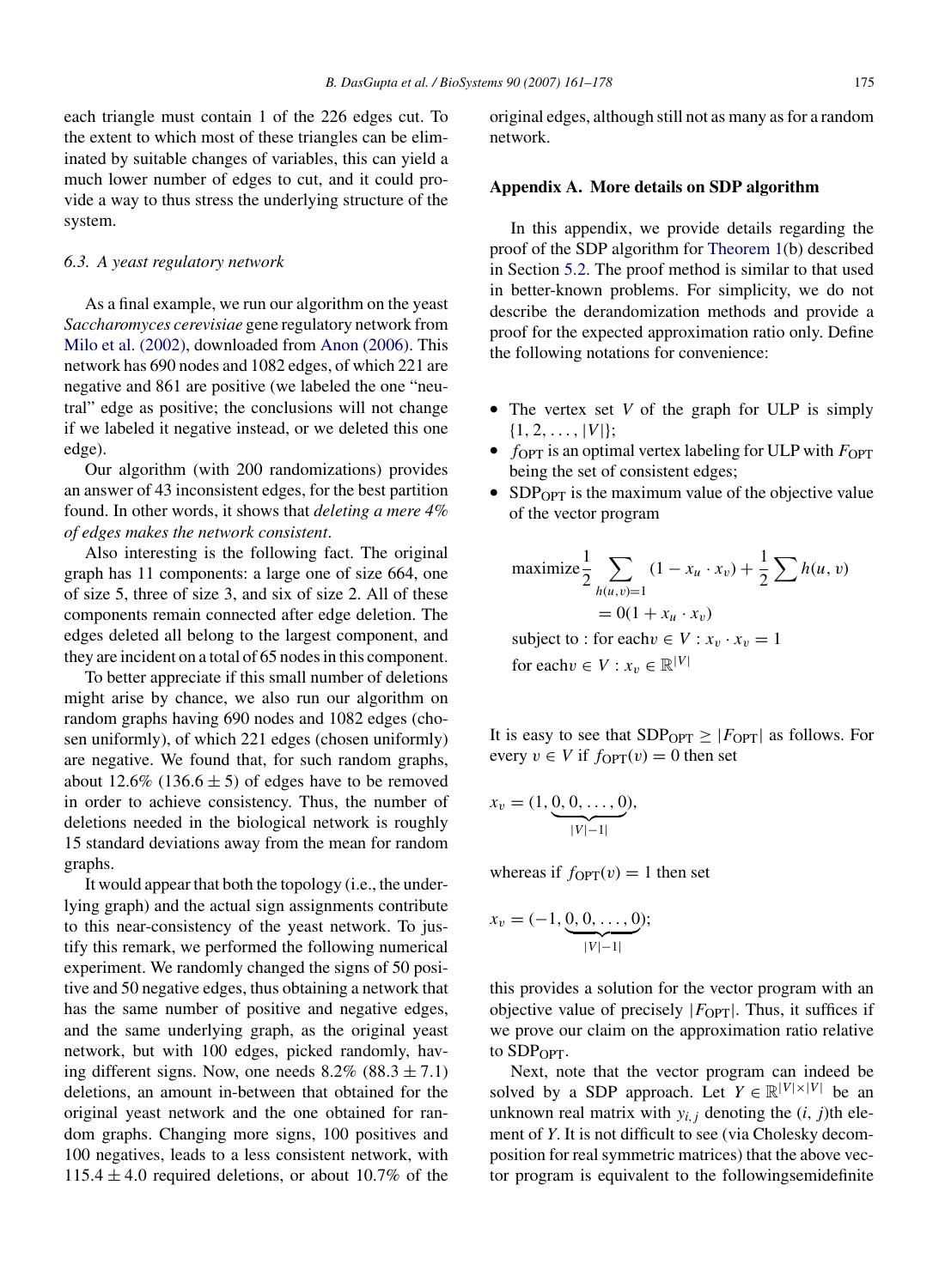programming problem:

maximize 
$$
\frac{1}{2} \sum_{h(u,v)=1}^{1} (1 - y_{u,v}) + \frac{1}{2} \sum_{h(u,v)=0} (1 + y_{u,v})
$$

subject to : for each  $v \in V : y_{v,v} = 1$ 

*Y*is a positive semidefinite matrix

Such a problem can be solved in polynomial time within an additive error of any constant  $\varepsilon > 0$  via ellipsoid, interior-point or convex-programming methods (Alizadeh, 1995; Grötschel et al., 1988; Nesterov and Nemirovskii[, 1989, 1994; Vaidya, 1989\).](#page-16-0)

Let  $\theta_{u,v}$  denote the angle between the two vectors  $x_u, x_v \in \mathbb{R}^{|V|}$  in an optimal solution of the vector program. Then, using standard trigonometric results,

$$
SDP_{OPT} = \frac{1}{2} \sum_{h(u,v)=1} (1 - \cos \theta_{u,v}) + \frac{1}{2} \sum_{h(u,v)=0} (1 + \cos \theta_{u,v}).
$$
 (A.1)

Let *W* be the expected value of the number of consistent edges of ULP after we have performed the randomized rounding step, namely the step:

select a uniformly random vector  $r$  in the  $|V|$ dimensional unit sphere;

$$
setf(v) = \begin{cases} 0 \text{ if } r \cdot x_v \ge 0 \\ 1 \text{ otherwise} \end{cases}
$$

Then, via linearity of expectation, it follows that

$$
E[W] = \sum_{h(u,v)=1} Pr[f(u) \neq f(v)] + \sum_{h(u,v)=0} Pr[f(u) = f(v)].
$$
 (A.2)

Because the vector *r* was chosen randomly, it is true that

$$
Pr[f(u) \neq f(v)] = \frac{\theta_{u,v}}{\pi}
$$
  
and 
$$
Pr[f(u) = f(v)] = 1 - \frac{\theta_{u,v}}{\pi}.
$$
 (A.3)

Thus,

where

$$
\Delta = \min \left\{ \frac{2}{\pi} \min_{0 \le \theta \le \pi} \frac{\theta}{1 - \cos \theta}, \min_{0 \le \theta \le \pi} \frac{2 - \frac{2\theta}{\pi}}{1 + \cos \theta} \right\}
$$

can be shown to satisfy  $\Delta > 0.87856$  using elementary calculus.

## *A.1. Proof of lemma 3*

**Proof.** Suppose that the system is monotone with respect to  $\leq_{f_V}$ , that is,

$$
f_V(i)f_V(j)f_E(i, j) = 1 \text{ for all } i, j, \quad i \neq j.
$$

(by [Lemma 2\)](#page-4-0). Let  $V(G) = A \cup B$ , where  $i \in A$  if  $f_V(i) = 1$ , and  $i \in B$  otherwise. Note that by hypothesis  $f_E(i, j) = 1$  if  $x_i, x_j \in A$  or if  $x_i, x_j \in B$ . Also,  $f_E(i, j) = -1$  if  $x_i \in A$ ,  $x_j \in B$  or vice versa. Noting that every closed chain in *G* must cross an even number of times between *A* and *B*, it follows that every closed chain has parity 1.

Conversely, let all closed chains in *G* have parity 1. We define a function  $f_V$  as follows: consider the partition of  $V(G)$  induced by letting *i*∼*j* if there exists an undirected open chain joining *i* and *j*. Pick a representative  $i_k$  of every equivalence class, and define  $f_V(i_k) = 1, k = 1, \ldots, K$ . Next, given an arbitrary vertex *i* and the representative  $i_k$  of its connected component, define  $f_V(i)$  as the parity (+1 of -1) of any undirected open chain joining  $i_k$  with  $i$ . To see that this function is well defined, note that any two chains joining *i* and *j* can be put together into a closed chain from  $i_k$  to itself, which has parity 1 by hypothesis. Thus the parity of both open chains must be the same.

Let now *i*, *j* be arbitrary different vertices. If *∂Fj/∂xi* ≡ 0, then [\(2\)](#page-4-0) is satisfied for *i, j*; otherwise there is an edge joining *i* with *j*. By construction of the "potential" function  $f_V$ , it holds that if  $f_V(i) =$  $f_V(j)$  then  $f_E(i, j) = 1$ , i.e.,  $\partial F_j/\partial x_i \geq 0$ , and so [\(2\)](#page-4-0) holds as well. If  $f_V(i) \neq f_V(j)$ , then  $f_E(i, j) = -1$ , i.e. *∂Fj/∂xi* ≤ 0. In that case [\(2\)](#page-4-0) also holds, and the proof is complete.  $\square$ 

$$
E[W] = \sum_{h(u,v)=1} \frac{\theta_{u,v}}{\pi} + \sum_{h(u,v)=0} \left( 1 - \frac{\theta_{u,v}}{\pi} \right)
$$
  
 
$$
\geq \Delta \cdot \left[ \frac{1}{2} \sum_{h(u,v)=1} (1 - \cos \theta_{u,v}) + \frac{1}{2} \sum_{h(u,v)=0} (1 + \cos \theta_{u,v}) \right] = \Delta \cdot SDP_{OPT}
$$
 (A.4)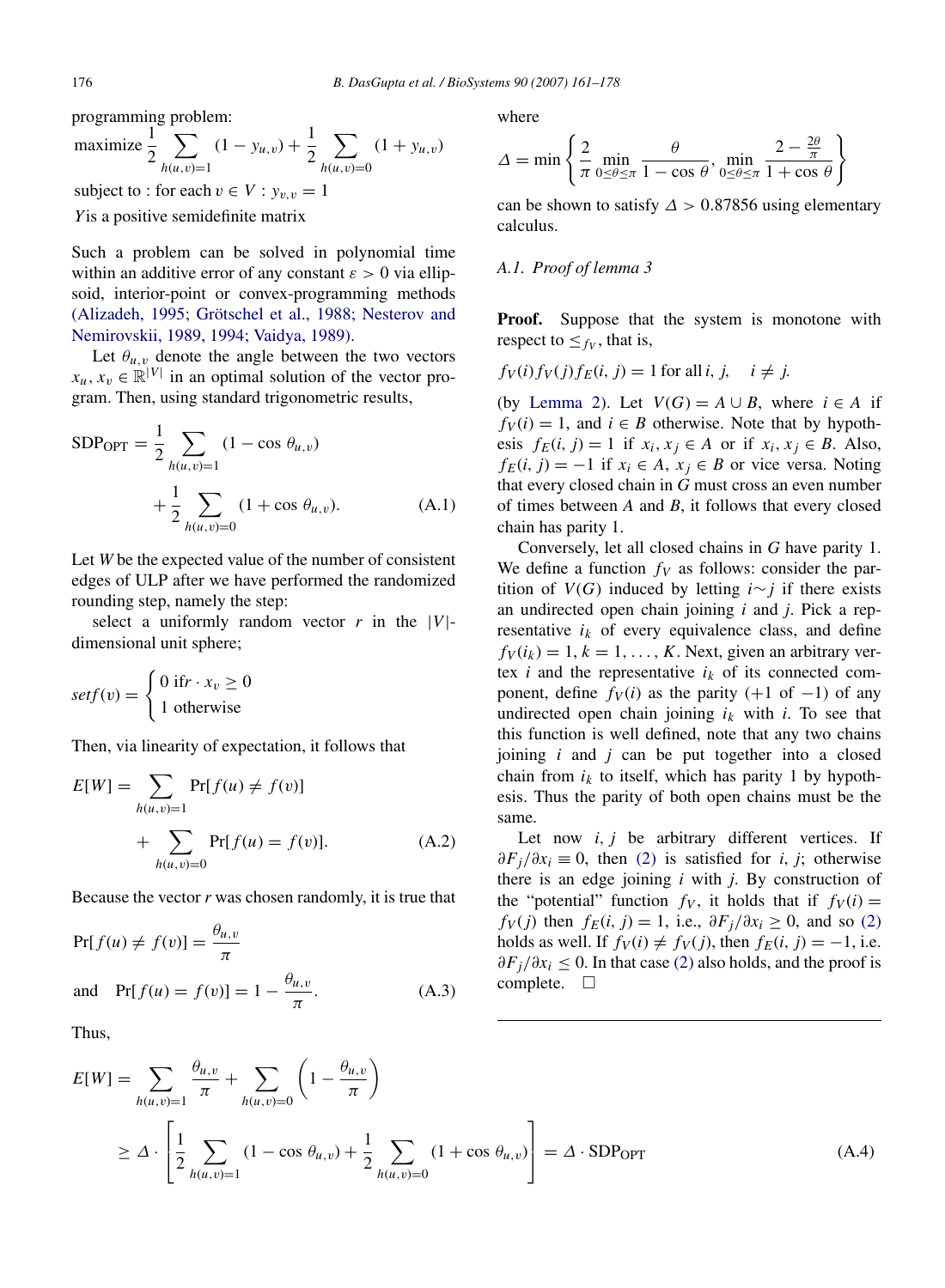### <span id="page-16-0"></span>**Appendix B. Supplementary data**

Supplementary data associated with this article can be found, in the online version, at [10.1016/](10.1016/j.biosystems.2006.08.001) [j.biosystems.2006.08.001.](10.1016/j.biosystems.2006.08.001)

#### **References**

- Alizadeh, F., 1995. Interior point methods in semidefinite programming with applications to combinatorial optimization. SIAM J. Optimiz. 5, 13–51.
- Amaldi, E., Kann, V., 1996. On the approximability of some NP-hard minimization problems for linear systems, ECCC Report TR96– 015, (available electronically from [http://eccc.uni-trier.de/eccc](http://www.eccc.uni-trier.de/eccc-reports/1996/TR96--015/)reports/1996/TR96–015/).
- Angeli, D., Ferrell Jr., J.E., Sontag, E.D., 2004. Detection of multistability, bifurcations, and hysteresis in a large class of biological positive-feedback systems. Proc. Natl. Acad. Sci. U.S.A. 101, 1822–1827.
- Angeli, D., De Leenheer, P., Sontag, E.D., 2004. A small-gain theorem for almost global convergence of monotone systems. Syst. Contr. Lett. 51, 185–202.
- Angeli, D., Sontag, E.D., 2003. Monotone control systems. IEEE Trans. Autom. Contr. 48, 1684–1698.
- Angeli, D., Sontag, E.D., 2004. Multistability in monotone I/O systems. Syst. Contr. Lett. 51, 185–202.
- Angeli, D., Sontag, E.D., 2004. An analysis of a circadian model using the small-gain approach to monotone systems. Proceedings of the IEEE Conference Decision and Control, Paradise Island, Bahamas, December 2004. IEEE Publications 575–578.
- Arora, S., Lund, C., Motwani, R., Sudan, M., Szegedy, M., 1998. Proof verification and hardness of approximation problems. J. ACM 45 (3), 501–555.
- Barahona, F., 1982. On the computational complexity of Ising spin glass models. J. Phys. A. Math. Gen. 15, 3241–3253.
- Berman, P., Karpinski, M., 2001. Efficient amplifiers and bounded degree optimization, ECCC Report TR01-053, July (available electronically from [http://eccc.uni-trier.de/eccc-reports/2001/TR01–](http://www.eccc.uni-trier.de/eccc-reports/2001/TR01--053/) 053/).
- Berman, P., Schnitger, G., 1992. On the complexity of approximating the independent set problem. Inform. Comput. 96, 77–94.
- Cinquin, O., Demongeot, J., 2002. Positive and negative feedback: striking a balance between necessary antagonists. J. Theor. Biol. 216, 229–241.
- Cipra, B.A., 2000. The Ising Model Is NP-Complete, SIAM News, vol. 33, Number 6, July/August.
- Creignou, N., Khanna, S., Sudan, M., 2001. Complexity classifications of Boolean constraint satisfaction problems, SIGACT News, 32 (4), Whole Number 121, Complexity Theory Column 34, 24–33, November.
- De Leenheer, P., Angeli, D., Sontag, E.D., 2005. On predatorprey systems and small-gain theorems. J. Math. Biosci. Eng. 2, 25–42.
- De Leenheer, P., Malisoff, M., 2006. A small-gain theorem for monotone systems with multivalued input-state characteristics. IEEE Trans. Automat. Contr. 51, 287–292.
- De Simone, C., Diehl, M., Junger, M., Mutzel, P., Reinelt, G., Rinaldi, G., 1995. Exact ground states of Ising spin glasses: new experimental results with a branch and cut algorithm. J. Stat. Phys. 80, 487–496.
- von Dassow, G., Meir, E., Munro, E.M., Odell, G.M., 2000. The segment polarity network is a robust developmental module. Nature 406, 188–192.
- DeAngelis, D.L., Post, W.M., Travis, C.C., 1986. Positive Feedback in Natural Systems. Springer-Verlag, New York.
- Enciso, G.A., Smith, H.L., Sontag, E.D., in press. Non-monotone systems decomposable into monotone systems with negative feedback, J. Diff. Eq.
- Enciso, G., Sontag, E., 2004. On the stability of a model of testosterone dynamics. J. Math. Biol. 49, 627–634.
- Enciso, G., Sontag, E.D., 2005. Monotone systems under positive feedback: multistability and a reduction theorem. Syst. Contr. Lett. 54, 159–168.
- Enciso, G., Sontag, E., 2006. Global attractivity, I/O monotone small-gain theorems, and biological delay systems. Discr. Contin. Dynam. Syst. 14, 549–578.
- Gedeon, T., Sontag, E.D., 2005. Oscillation in multi-stable monotone system with slowly varying positive feedback, submitted for publication (abstract in Sixth SIAM Conference on Control and its Applications, New Orleans, July).
- Goemans, M., Williamson, D., 1995. Improved approximation algorithms for maximum cut and satisfiability problems using semidefinite programming. J. ACM 42 (6), 1115–1145.
- Grötschel, M., Lovász, L., Schrijver, A., 1988. Geometric Algorithms and Combinatorial Optimization. Springer-Verlag, New York, NY.
- Hastad, J., Venkatesh, S., 2002. On the advantage over a random assignment. Proceedings of the 34th Annual ACM Symposium on Theory of Computing, 43–52.
- Hirsch, M., 1985. Systems of differential equations that are competitive or cooperative. II. Convergence almost everywhere. SIAM J. Math. Anal. 16, 423–439.
- Hirsch, M., 1983. Differential equations and convergence almost everywhere in strongly monotone flows. Contemp. Math. 17, 267– 285.

[http://www.weizmann.ac.il/mcb/UriAlon/Papers/networkMotifs/](http://www.weizmann.ac.il/mcb/UriAlon/Papers/networkMotifs/yeastData.mat) [yeastData.mat](http://www.weizmann.ac.il/mcb/UriAlon/Papers/networkMotifs/yeastData.mat).

- Ingolia, N., 2004. Topology and robustness in the drosophila segment polarity network. Publ. Libr. Sci. 2 (6), 0805–0815.
- Istrail, S., 2000. Statistical mechanics, three-dimensionality and npcompleteness. I. Universality of intractability of the partition functions of the ising model across non-planar lattices. Proceedings of the 32nd ACM Symposium on the Theory of Computing (STOC00), Portland, Oregon, May 21–23, 2000. ACM Press 87– 96.
- Klamt, S., 2006. Generalized concept of minimal cut sets in biochemical networks. Biosystems 83, 233–247.
- Lewis, J., Slack, J.M., Wolpert, L., 1977. Thresholds in development. J. Theor. Biol. 65, 579--590.
- Lund, C., Yannakakis, M., 1993. The approximation of maximum subgraph problems. Proceedings of the International Colloquium on Automata, Languages and Programming, Lecture Notes in Computer Science, 700, Springer-Verlag.
- Mahajan, S., Ramesh, H., 1995. Derandomizing semidefinite programming based approximation algorithms. Proceedings of the 37th Annual IEEE symposium on Foundations of Computer Science, 162–169.
- Ma'ayan, A., Iyengar, R., Sontag, E.D., in preparation. Signconsistency loops detected in biochemical regulatory networks may provide dynamical stability.
- Meinhardt, H., 1978. Space-dependent cell determination under the control of morphogen gradient. J. Theor. Biol. 74, 307-- 321.